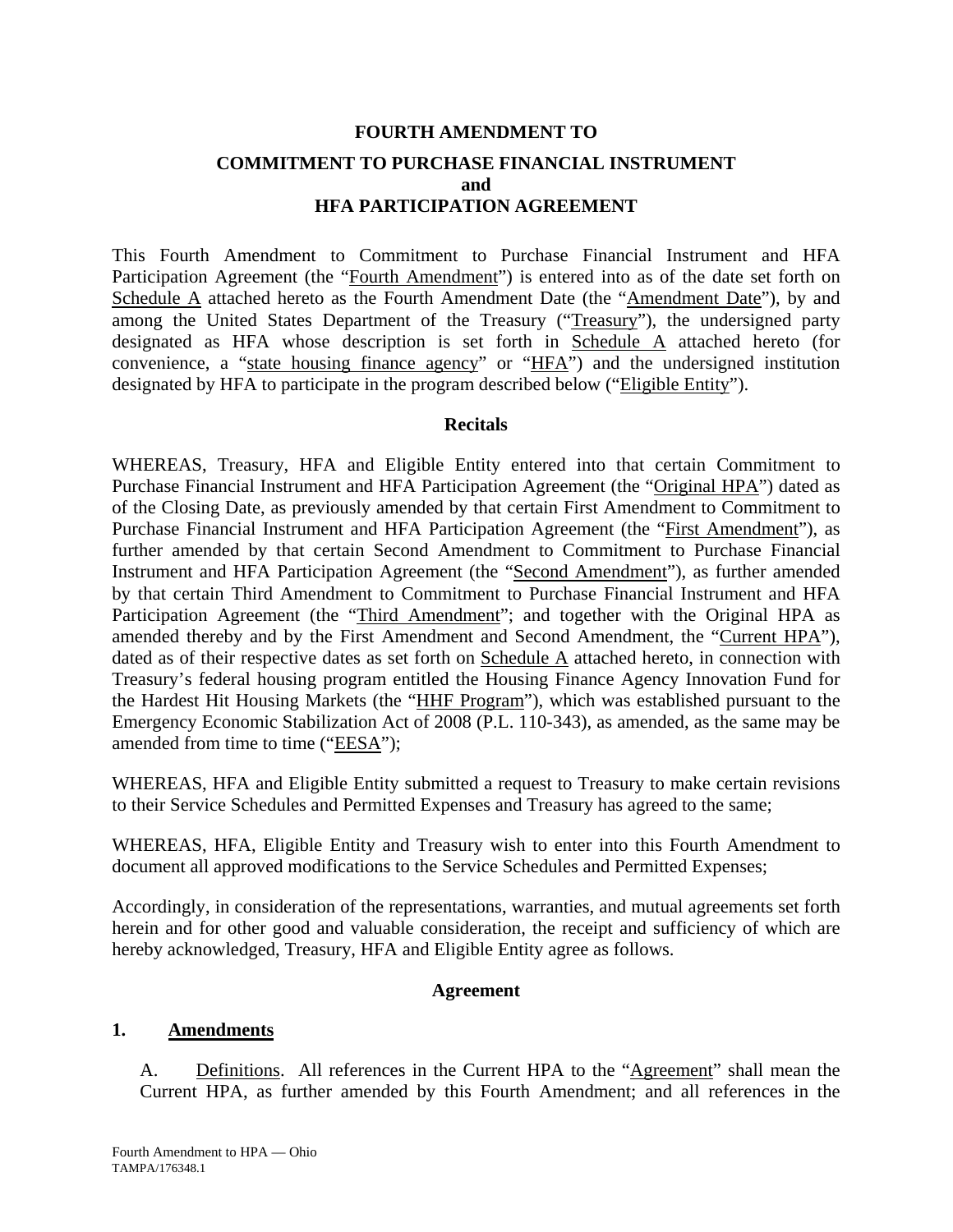Current HPA to Schedules A or B shall mean the Schedules A or B attached to this Fourth Amendment. All references herein to the "HPA" shall mean the Current HPA, as further amended by this Fourth Amendment.

B. Schedule A. Schedule A attached to the Current HPA is hereby deleted in its entirety and replaced with Schedule A attached to this Fourth Amendment.

C. Schedule B. Schedule B attached to the Current HPA is hereby deleted in its entirety and replaced with Schedule B attached to this Fourth Amendment.

## **2. Representations, Warranties and Covenants**

A. HFA and Eligible Entity. HFA and Eligible Entity, each for itself, make the following representations, warranties and covenants to Treasury and the truth and accuracy of such representations and warranties and compliance with and performance of such covenants are continuing obligations of HFA and Eligible Entity, each as to itself. In the event that any of the representations or warranties made herein cease to be true and correct or HFA or Eligible Entity breaches any of its covenants made herein, HFA or Eligible Entity, as the case may be, agrees to notify Treasury immediately and the same shall constitute an Event of Default under the HPA.

(1) HFA and Eligible Entity each hereby certifies, represents and warrants as of the date hereof that each of the representations and warranties of HFA or Eligible Entity, as applicable, contained in the HPA are true, correct, accurate and complete in all material respects as of the date hereof. All covenants of HFA or Eligible Entity, as applicable, contained in the HPA shall remain in full force and effect and neither HFA, nor Eligible Entity is in breach of any such covenant.

(2) Eligible Entity has the full corporate power and authority to enter into, execute, and deliver this Fourth Amendment and any other closing documentation delivered to Treasury in connection with this Fourth Amendment, and to perform its obligations hereunder and thereunder.

(3) HFA has the full legal power and authority to enter into, execute, and deliver this Fourth Amendment and any other closing documentation delivered to Treasury in connection with this Fourth Amendment, and to perform its obligations hereunder and thereunder.

## **3. Miscellaneous**

A. The recitals set forth at the beginning of this Fourth Amendment are true and accurate and are incorporated herein by this reference.

B. Capitalized terms used but not defined herein shall have the meanings ascribed to them in the HPA.

C. Any provision of the HPA that is determined to be prohibited or unenforceable in any jurisdiction shall, as to such jurisdiction, be ineffective to the extent of such prohibition or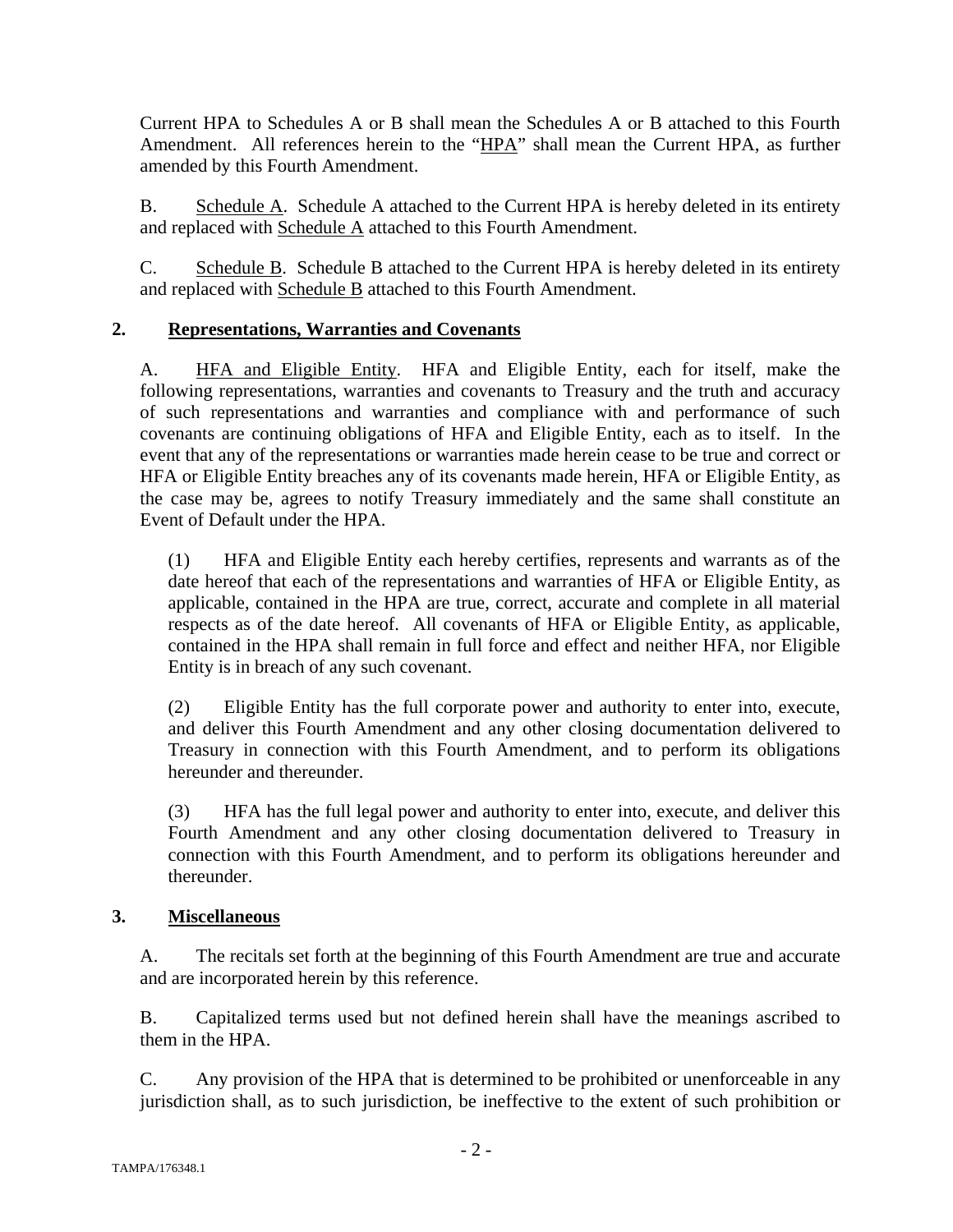unenforceability without invalidating the remaining provisions of the HPA, and no such prohibition or unenforceability in any jurisdiction shall invalidate such provision in any other jurisdiction.

D. This Fourth Amendment may be executed in two or more counterparts (and by different parties on separate counterparts), each of which shall be deemed an original, but all of which together shall constitute one and the same instrument. Facsimile or electronic copies of this Fourth Amendment shall be treated as originals for all purposes.

## [SIGNATURE PAGE FOLLOWS; REMAINDER OF PAGE INTENTIONALLY LEFT BLANK]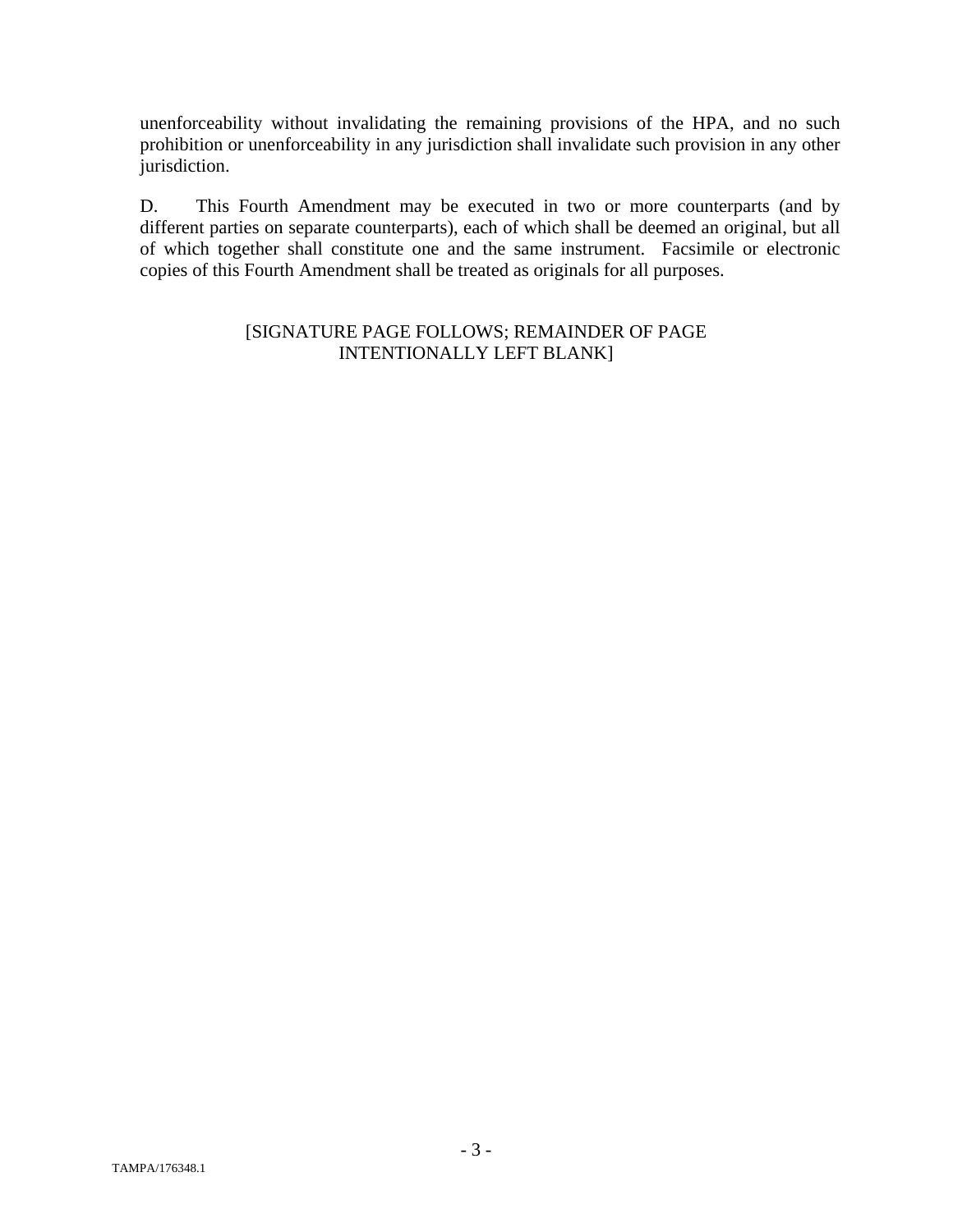**In Witness Whereof**, HFA, Eligible Entity and Treasury by their duly authorized officials hereby execute and deliver this Fourth Amendment to Commitment to Purchase Financial Instrument and HFA Participation Agreement as of the Amendment Date.

#### **HFA**: **TREASURY**:

OHIO HOUSING FINANCE AGENCY UNITED STATES DEPARTMENT OF THE **TREASURY** 

By: <u>/s/ Douglas A. Garver</u> By: Name: Douglas A. Garver Name: Timothy G. Massad

Title: Executive Director Title: Acting Assistant Secretary for Financial Stability

#### **ELIGIBLE ENTITY**:

OHIO HOMEOWNER ASSISTANCE LLC

By: Ohio Capital Corporation for Housing, It's Sole Member

By: /s/ Susan K. Ziegler Name: Susan K. Ziegler Title: Chief Operating Officer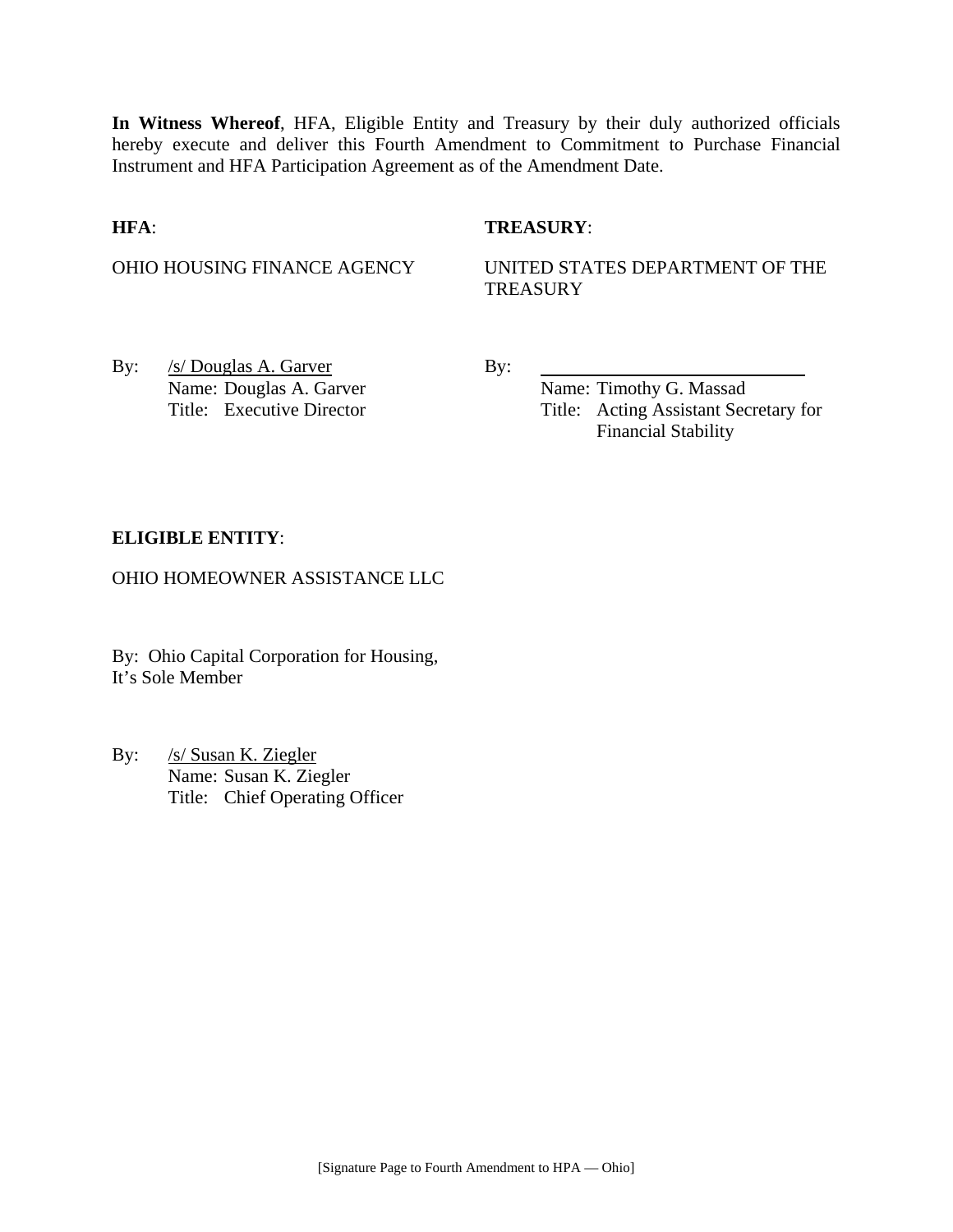In Witness Whereof, HFA, Eligible Entity and Treasury by their duly authorized officials hereby execute and deliver this Fourth Amendment to Commitment to Purchase Financial Instrument and HFA Participation Agreement as of the Amendment Date.

HFA:

TREASURY:

OHIO HOUSING FINANCE AGENCY

UNITED STATES DEPARTMENT OF THE **TREASURY** 

By:

Name: Title:

By:

Name: Timothy G. Massad Title: Acting Assistant Secretary for Financial Stability

ELIGIBLE ENTITY:

OHIO HOMEOWNER ASSISTANCE LLC

By: Ohio Capital Corporation for Housing, It's Sole Member

By:

Name: Title: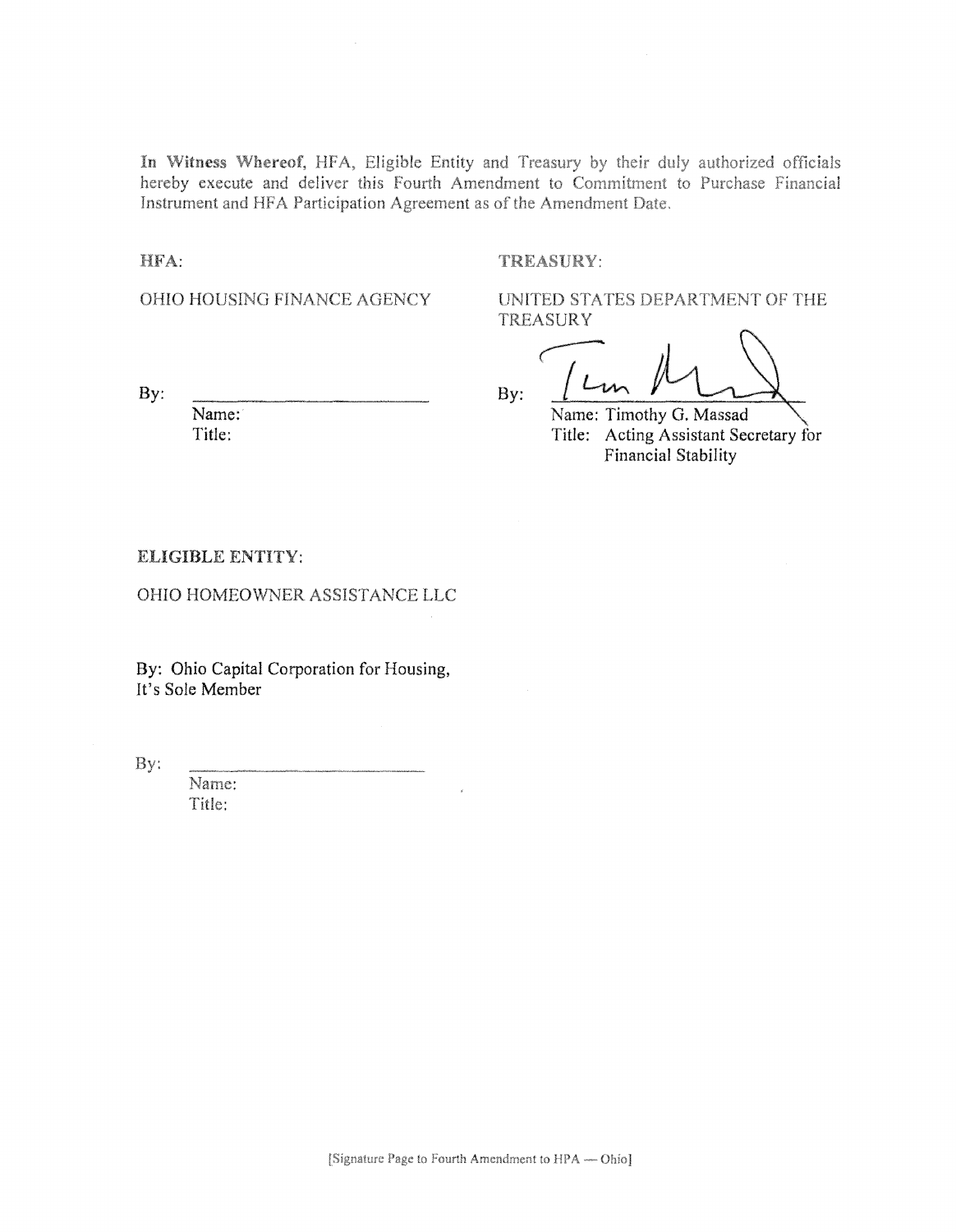# **EXHIBITS AND SCHEDULES**

Schedule A Basic Information<br>Schedule B Service Schedules

Service Schedules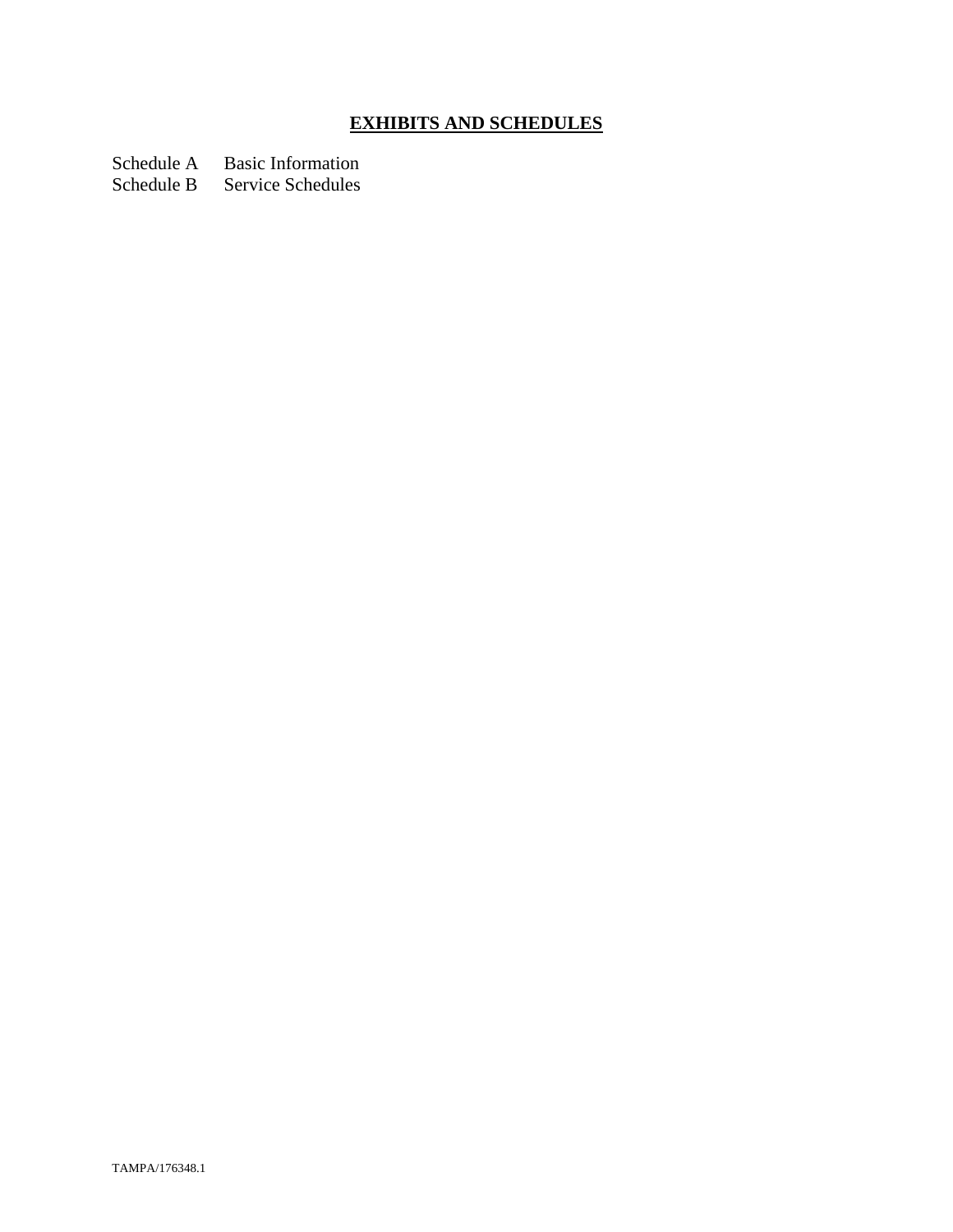## **SCHEDULE A**

# **BASIC INFORMATION**

| Eligible Entity Information:            |                                |  |
|-----------------------------------------|--------------------------------|--|
| Name of the Eligible Entity:            | Ohio Homeowner Assistance LLC  |  |
| Corporate or other organizational form: | Ohio limited liability company |  |
| Jurisdiction of organization:           | Ohio                           |  |
| Notice Information:                     |                                |  |

| <b>HFA</b> Information: |                                                  |
|-------------------------|--------------------------------------------------|
| Name of HFA:            | <b>Ohio Housing Finance Agency</b>               |
| Organizational form:    | An agency under the laws of the State of<br>Ohio |
| Date of Application:    | June 1, 2010                                     |
| Date of Action Plan:    | September 1, 2010                                |
| Notice Information:     |                                                  |

| <b>Program Participation Cap:</b>       | \$570,395,099.00 |
|-----------------------------------------|------------------|
| Portion of Program Participation Cap    |                  |
| <b>Representing Original HHF Funds:</b> | \$172,000,000.00 |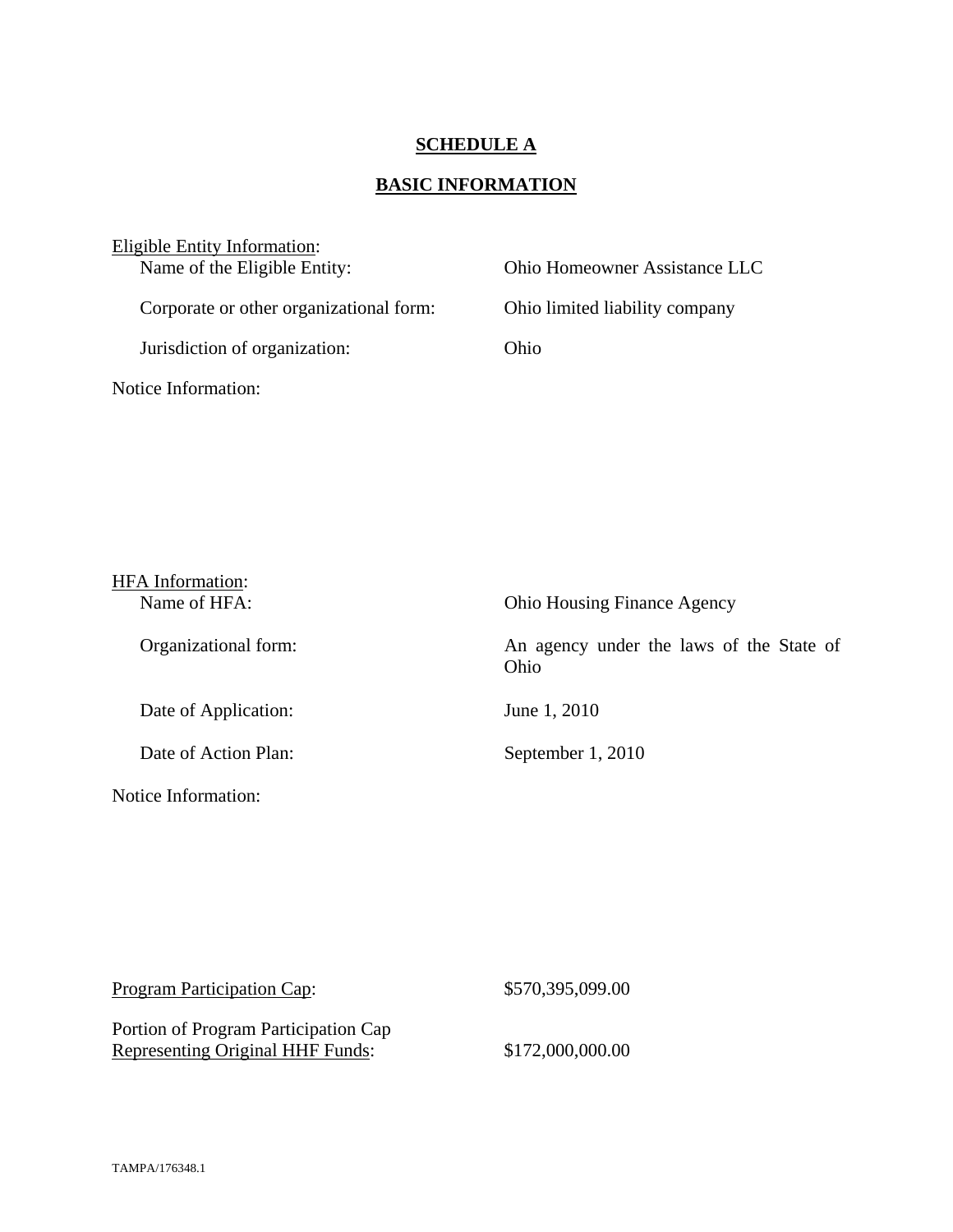| Portion of Program Participation Cap                   |                                                                                                                             |
|--------------------------------------------------------|-----------------------------------------------------------------------------------------------------------------------------|
| Representing Unemployment HHF Funds:                   | \$148,728,864.00                                                                                                            |
| Permitted Expenses:                                    | \$73,219,099.00                                                                                                             |
| <b>Closing Date:</b>                                   | August 3, 2010                                                                                                              |
| <b>First Amendment Date:</b>                           | September 23, 2010                                                                                                          |
| <b>Second Amendment Date:</b>                          | September 29, 2010                                                                                                          |
| Third Amendment Date:                                  | December 16, 2010                                                                                                           |
| <b>Fourth Amendment Date:</b>                          | March 31, 2011                                                                                                              |
| <b>Eligible Entity Depository Account Information:</b> | See account information set forth in the<br>Depository Account Control Agreement<br>between Treasury and Eligible<br>Entity |

regarding the HHF Program.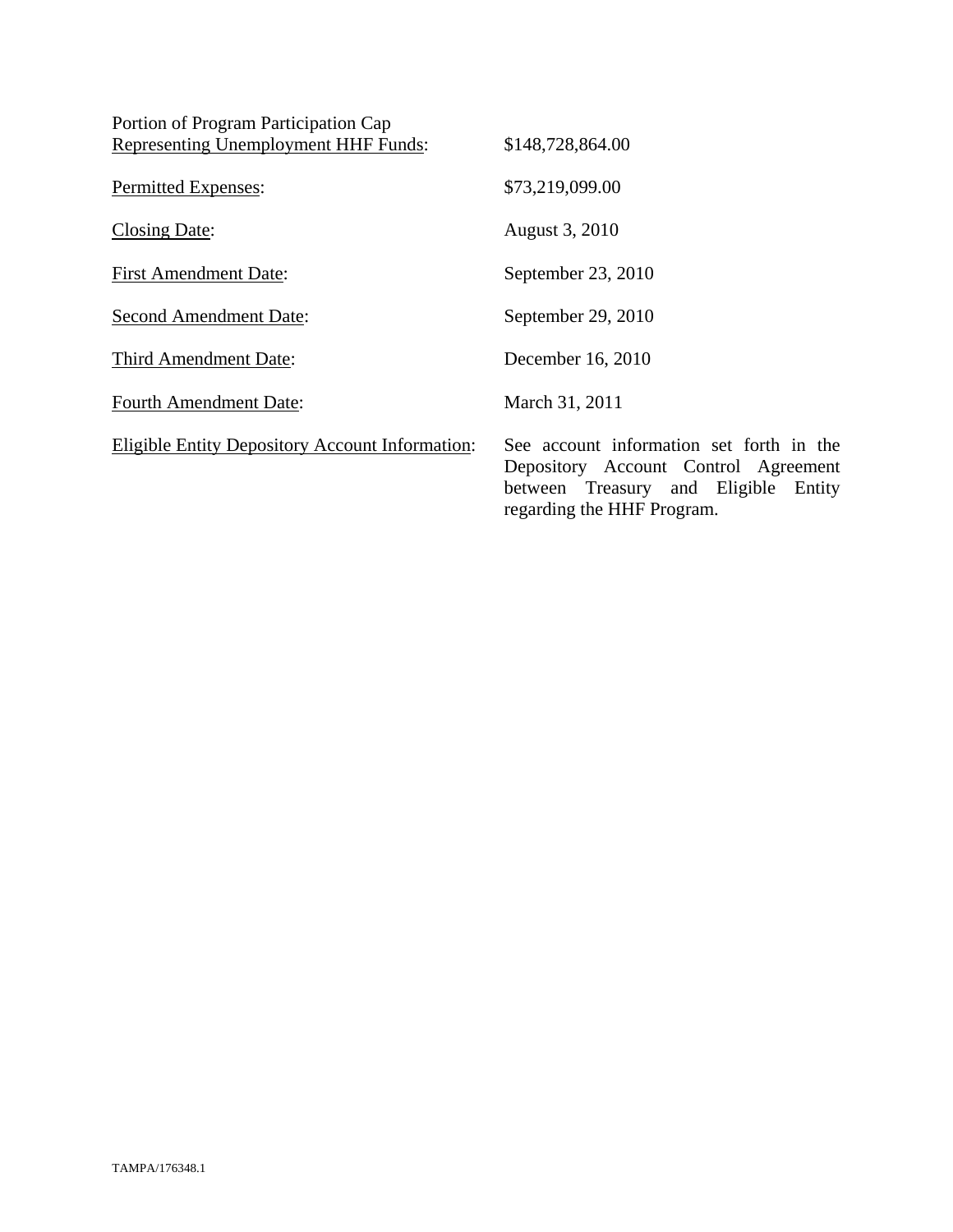#### **SCHEDULE B**

## **SERVICE SCHEDULES**

The Service Schedules attached as Schedule B to the Current HPA are hereby deleted in their entirety and replaced with the attached Service Schedules (numbered sequentially as Service Schedule B-1, Service Schedule B-2, et. seq.), which collectively comprise Schedule B to the HPA.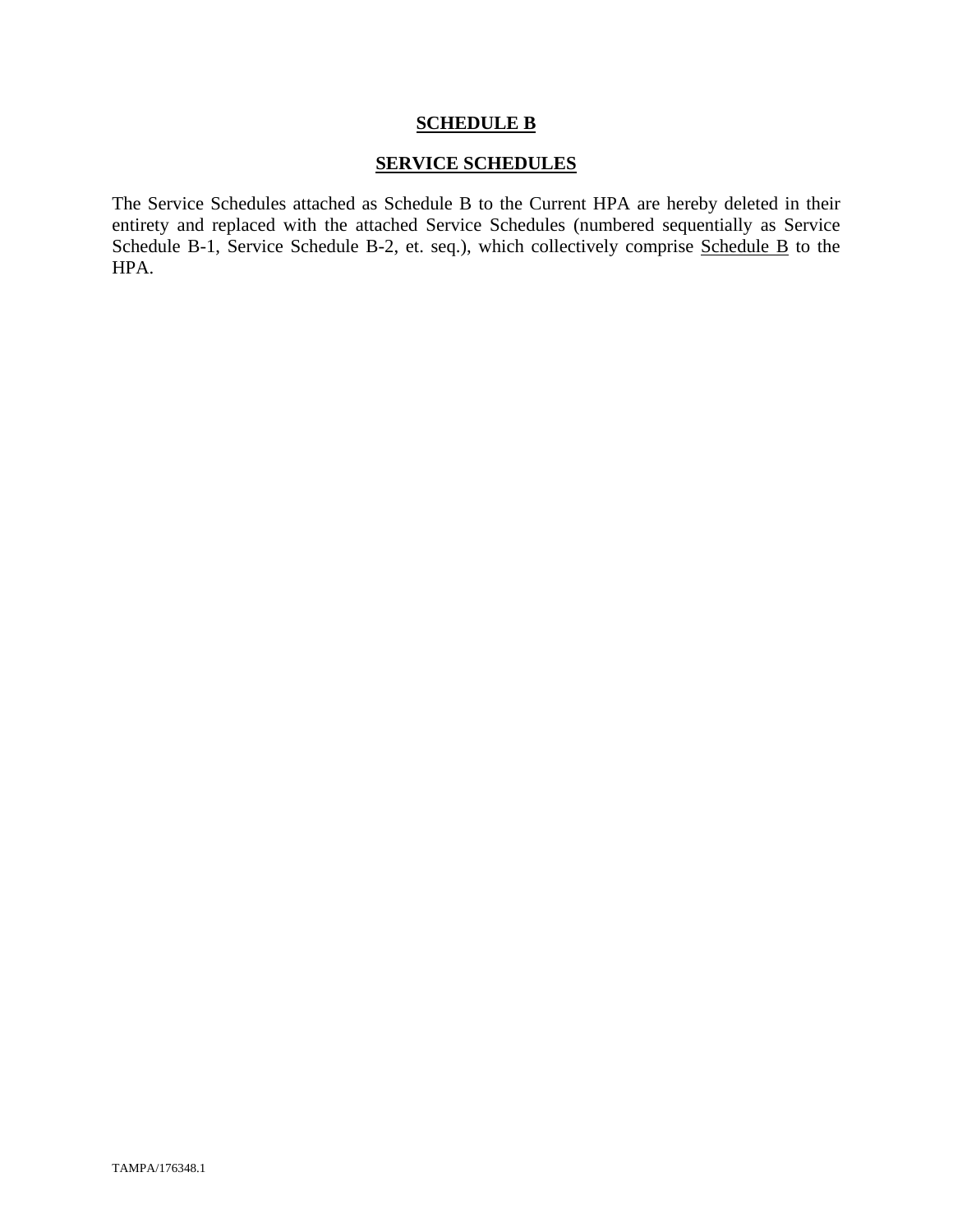## **Ohio Housing Finance Agency (OHFA) Rescue Payment Assistance Program Summary Guidelines**

| 1. | <b>Program Overview</b>   | The Rescue Payment Assistance Program will provide funds to                                                                                                                                                                                                                                                                                                                                                                                                                                                   |
|----|---------------------------|---------------------------------------------------------------------------------------------------------------------------------------------------------------------------------------------------------------------------------------------------------------------------------------------------------------------------------------------------------------------------------------------------------------------------------------------------------------------------------------------------------------|
|    |                           | lenders/servicers on behalf of homeowners who are delinquent on                                                                                                                                                                                                                                                                                                                                                                                                                                               |
|    |                           | their mortgage payments due to a delay in receiving                                                                                                                                                                                                                                                                                                                                                                                                                                                           |
|    |                           | unemployment benefits, insufficient income, or other unforeseen                                                                                                                                                                                                                                                                                                                                                                                                                                               |
|    |                           | circumstances, by bringing them current on delinquent mortgage<br>obligations.                                                                                                                                                                                                                                                                                                                                                                                                                                |
|    |                           |                                                                                                                                                                                                                                                                                                                                                                                                                                                                                                               |
|    |                           | Allowable uses of the funds will include the following:<br>Delinquent mortgage payments;                                                                                                                                                                                                                                                                                                                                                                                                                      |
|    |                           | Late fees, inspection fees, and attorney fees related to a<br>$\bullet$<br>successful/closed loan modification;                                                                                                                                                                                                                                                                                                                                                                                               |
|    |                           | Delinquent property taxes advanced by the servicer or<br>escrow shortage; and                                                                                                                                                                                                                                                                                                                                                                                                                                 |
|    |                           | Up to one year of standard homeowner's insurance if a<br>lender/servicer has previously imposed forced-placed<br>insurance on the property. Forced-placed insurance is high                                                                                                                                                                                                                                                                                                                                   |
|    |                           | cost insurance which serves only to protect the<br>mortgagee's interest in the property.                                                                                                                                                                                                                                                                                                                                                                                                                      |
|    |                           | If Rescue Payment Assistance is used to pay delinquent property<br>taxes or homeowner's insurance, the homeowner must request<br>that the lender/servicer set up an escrow account for property<br>taxes and homeowner's insurance if none is in place. If the<br>homeowner's lender/servicer will not agree to set up an escrow<br>account, the homeowner's taxes and insurance must be<br>considered in calculating the Sustainable Monthly Payment.                                                        |
|    |                           | Assistance is subject to approval of the homeowner's HHF Action<br>Plan which is a plan relating solely to TARP-funded modification<br>programs that will be developed by a housing counseling agency<br>and approved by OHFA (the "HHF Action Plan"). Homeowners<br>may receive assistance from one or more HHF Programs. The<br>HHF Action Plan will determine the type(s) and amount of HHF<br>assistance for each homeowner, up to the maximum total benefit<br>amount for which the homeowner qualifies. |
| 2. | <b>Program Goals</b>      | The goal of this program is to prevent avoidable foreclosure for                                                                                                                                                                                                                                                                                                                                                                                                                                              |
|    |                           | homeowners who have experienced a temporary hardship by                                                                                                                                                                                                                                                                                                                                                                                                                                                       |
|    |                           | reinstating their past due first mortgage loans.                                                                                                                                                                                                                                                                                                                                                                                                                                                              |
| 3. | <b>Target Population/</b> | The Program will be available to eligible low- and moderate-                                                                                                                                                                                                                                                                                                                                                                                                                                                  |
|    | <b>Areas</b>              | income homeowners throughout Ohio, up to the maximum benefit                                                                                                                                                                                                                                                                                                                                                                                                                                                  |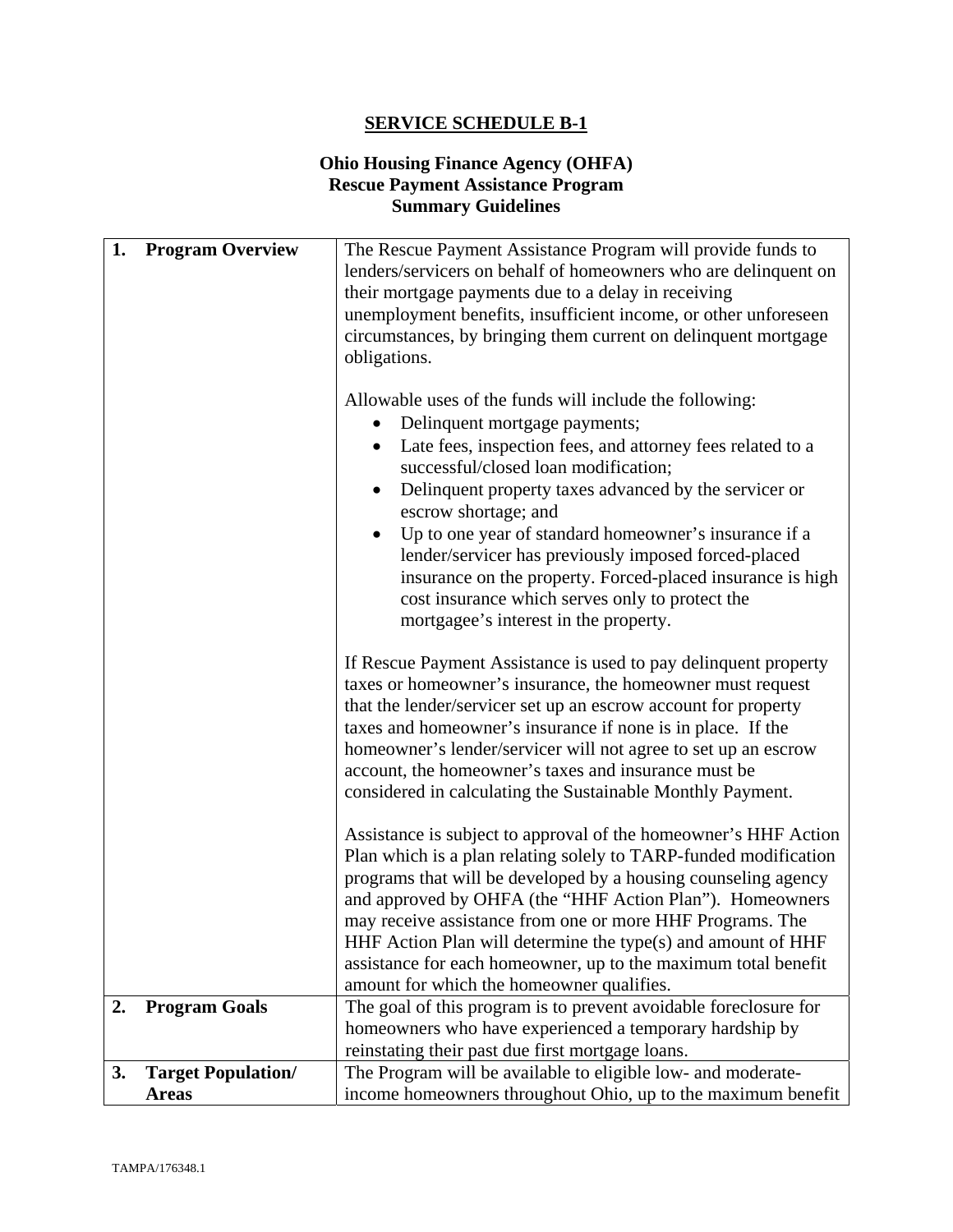|    |                             | of \$15,000.                                                                                                                                                                                                                                                                                                                                                                                                                                                                                                                                                                                                                                                                                                                                                                                                                                                                                                                                                                                                                                                                                                                             |
|----|-----------------------------|------------------------------------------------------------------------------------------------------------------------------------------------------------------------------------------------------------------------------------------------------------------------------------------------------------------------------------------------------------------------------------------------------------------------------------------------------------------------------------------------------------------------------------------------------------------------------------------------------------------------------------------------------------------------------------------------------------------------------------------------------------------------------------------------------------------------------------------------------------------------------------------------------------------------------------------------------------------------------------------------------------------------------------------------------------------------------------------------------------------------------------------|
| 4. | <b>Program Allocation</b>   | \$106,904,903.00                                                                                                                                                                                                                                                                                                                                                                                                                                                                                                                                                                                                                                                                                                                                                                                                                                                                                                                                                                                                                                                                                                                         |
|    | (Excluding                  |                                                                                                                                                                                                                                                                                                                                                                                                                                                                                                                                                                                                                                                                                                                                                                                                                                                                                                                                                                                                                                                                                                                                          |
|    | <b>Administrative</b>       |                                                                                                                                                                                                                                                                                                                                                                                                                                                                                                                                                                                                                                                                                                                                                                                                                                                                                                                                                                                                                                                                                                                                          |
|    | <b>Expenses</b> )           |                                                                                                                                                                                                                                                                                                                                                                                                                                                                                                                                                                                                                                                                                                                                                                                                                                                                                                                                                                                                                                                                                                                                          |
| 5. | <b>Borrower Eligibility</b> | Homeowner must meet the following criteria:                                                                                                                                                                                                                                                                                                                                                                                                                                                                                                                                                                                                                                                                                                                                                                                                                                                                                                                                                                                                                                                                                              |
|    | Criteria                    | Income at or below 115% of area median. Current<br>$\bullet$                                                                                                                                                                                                                                                                                                                                                                                                                                                                                                                                                                                                                                                                                                                                                                                                                                                                                                                                                                                                                                                                             |
|    |                             | household income is defined at time of submission of the<br>HHF Action Plan as the 30 day average of all wages,<br>compensation and/or public benefits in the homeowner's<br>household over the prior 60 days;<br>First mortgage debt less than the highest FHA maximum<br>loan amount among all Ohio counties;<br>Liquid assets equal to or less than three months of<br>mortgage payments, excluding retirement accounts;<br>Hardship due to involuntary loss or reduction in income,<br>$\bullet$<br>divorce, disability, or illness resulting in a loss of income<br>or significant medical expenses, which shall be<br>documented by a financial hardship affidavit signed by the<br>homeowner, and supporting documents which may<br>include documents from the state unemployment<br>department, a letter from the previous employer, divorce<br>decree, medical bills, or disability forms; and<br>Demonstrate ability to sustain mortgage payments, if<br>assistance under the Program is received, for six months<br>or more. Unemployment compensation or assistance<br>under the Partial Mortgage Payment Assistance Program |
|    |                             | will be considered in evaluating sustainability, if                                                                                                                                                                                                                                                                                                                                                                                                                                                                                                                                                                                                                                                                                                                                                                                                                                                                                                                                                                                                                                                                                      |
| 6. | <b>Property/Loan</b>        | assistance is expected to continue for at least six months.<br>One to four unit owner-occupied primary residences located in                                                                                                                                                                                                                                                                                                                                                                                                                                                                                                                                                                                                                                                                                                                                                                                                                                                                                                                                                                                                             |
|    | <b>Eligibility Criteria</b> | Ohio, including condominiums. Manufactured homes are eligible                                                                                                                                                                                                                                                                                                                                                                                                                                                                                                                                                                                                                                                                                                                                                                                                                                                                                                                                                                                                                                                                            |
|    |                             | only if the mortgage is recorded as real property and the home is                                                                                                                                                                                                                                                                                                                                                                                                                                                                                                                                                                                                                                                                                                                                                                                                                                                                                                                                                                                                                                                                        |
|    |                             | permanently affixed to the land.                                                                                                                                                                                                                                                                                                                                                                                                                                                                                                                                                                                                                                                                                                                                                                                                                                                                                                                                                                                                                                                                                                         |
| 7. | <b>Program Exclusions</b>   | Homeowners who cannot demonstrate the ability to sustain                                                                                                                                                                                                                                                                                                                                                                                                                                                                                                                                                                                                                                                                                                                                                                                                                                                                                                                                                                                                                                                                                 |
|    |                             | mortgage payments for at least six months are not eligible.<br>Other HHF programs may be used to demonstrate<br>sustainability. Sustainable Monthly Payment is equal to 38%<br>or less of current household income, and the payment must<br>include taxes and insurance in cases where taxes and<br>insurance are not escrowed by the lender/servicer.<br>Homeowners participating in or eligible for HAMP.<br>Homeowners in active bankruptcy and homeowners who have not<br>reaffirmed their mortgage after a bankruptcy which resulted in<br>mortgage debt being discharged.<br>Homeowners who have a sheriff's sale scheduled in 21 days or                                                                                                                                                                                                                                                                                                                                                                                                                                                                                          |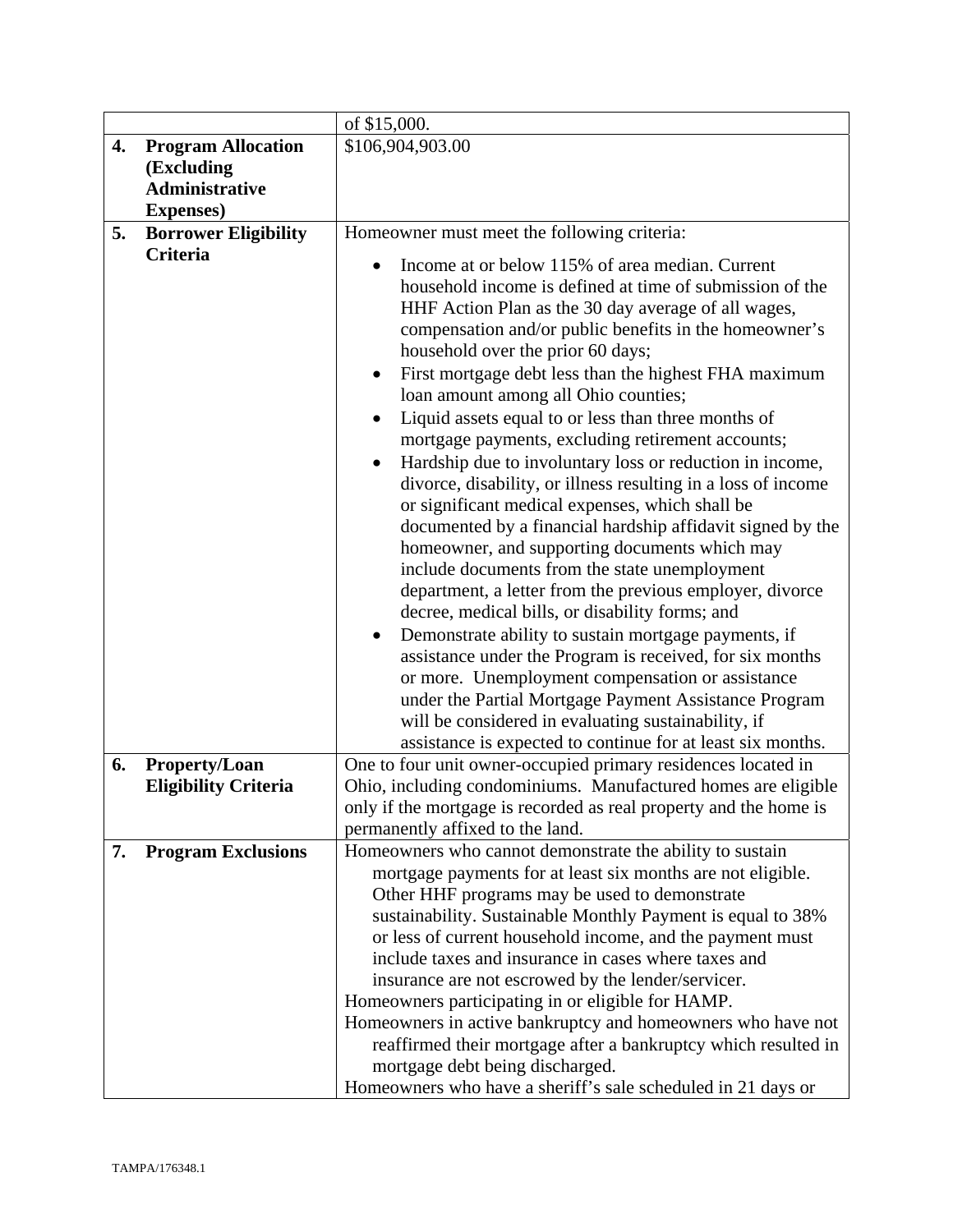|    |                            | less.                                                              |
|----|----------------------------|--------------------------------------------------------------------|
| 8. | <b>Structure of</b>        | Assistance will take the form of a non-recourse, non-amortizing,   |
|    | <b>Assistance</b>          | zero-percent interest, five-year loan secured by the property and  |
|    |                            | repayable only from equity proceeds of a refinance or sale. The    |
|    |                            | loan will be recorded as a subordinate lien. Twenty percent of the |
|    |                            | loan balance will be forgiven each year on the anniversary of the  |
|    |                            | closing, and any remaining balance will be forgiven on December    |
|    |                            | 31, 2017. Loan repayments will be recycled back into the           |
|    |                            | program and used to provide assistance to additional homeowners    |
|    |                            | until December 31, 2017.                                           |
| 9. | <b>Per Household</b>       | Maximum amount available per homeowner: \$15,000                   |
|    | <b>Assistance</b>          | Estimated average assistance provided per homeowner: \$5,994       |
|    | 10. Duration of Assistance | Assistance will be provided in a one-time lump sum payment to      |
|    |                            | the homeowner's lender/servicer.                                   |
|    | 11. Estimated Number of    | It is expected that 17,835 households will be assisted under the   |
|    | Participating              | Program.                                                           |
|    | Households                 |                                                                    |
|    | 12. Program Inception/     | The Program will begin September 27, 2010 and is expected to       |
|    | <b>Duration</b>            | continue until December 31, 2017 or when available funds are       |
|    |                            | exhausted.                                                         |
|    | 13. Program Interactions   | Homeowners may access the Partial Mortgage Payment                 |
|    | with Other Programs        | Assistance Program, the Mortgage Modification with Principal       |
|    | (e.g. other HFA            | Reduction Assistance Program, and/or the Short Refinance           |
|    | programs)                  | Program, if approved as part of the homeowner's HHF Action         |
|    |                            | Plan. If homeowners are unable to sustain homeownership after      |
|    |                            | receiving assistance under the Program, they may be approved for   |
|    |                            | the Transitional Assistance Program if they have not exhausted     |
|    |                            | their maximum benefit.                                             |
|    | 14. Program Interactions   | Homeowners will be first screened for eligibility for HAMP         |
|    | with HAMP                  | before being considered for the Program, until the expiration of   |
|    |                            | HAMP. Homeowners participating in or eligible for HAMP are         |
|    |                            | excluded.                                                          |
|    | 15. Program Leverage       | The Program will strongly encourage the lenders/servicers to       |
|    | with Other Financial       | consider waiving late fees or any other expenses that are not paid |
|    | <b>Resources</b>           | to a third party. Lenders/servicers will not be required to match  |
|    |                            | Program funds.                                                     |
|    | 16. Qualify as an          | $\Box$ Yes<br>$\blacksquare$ No                                    |
|    | Unemployment               |                                                                    |
|    | Program                    |                                                                    |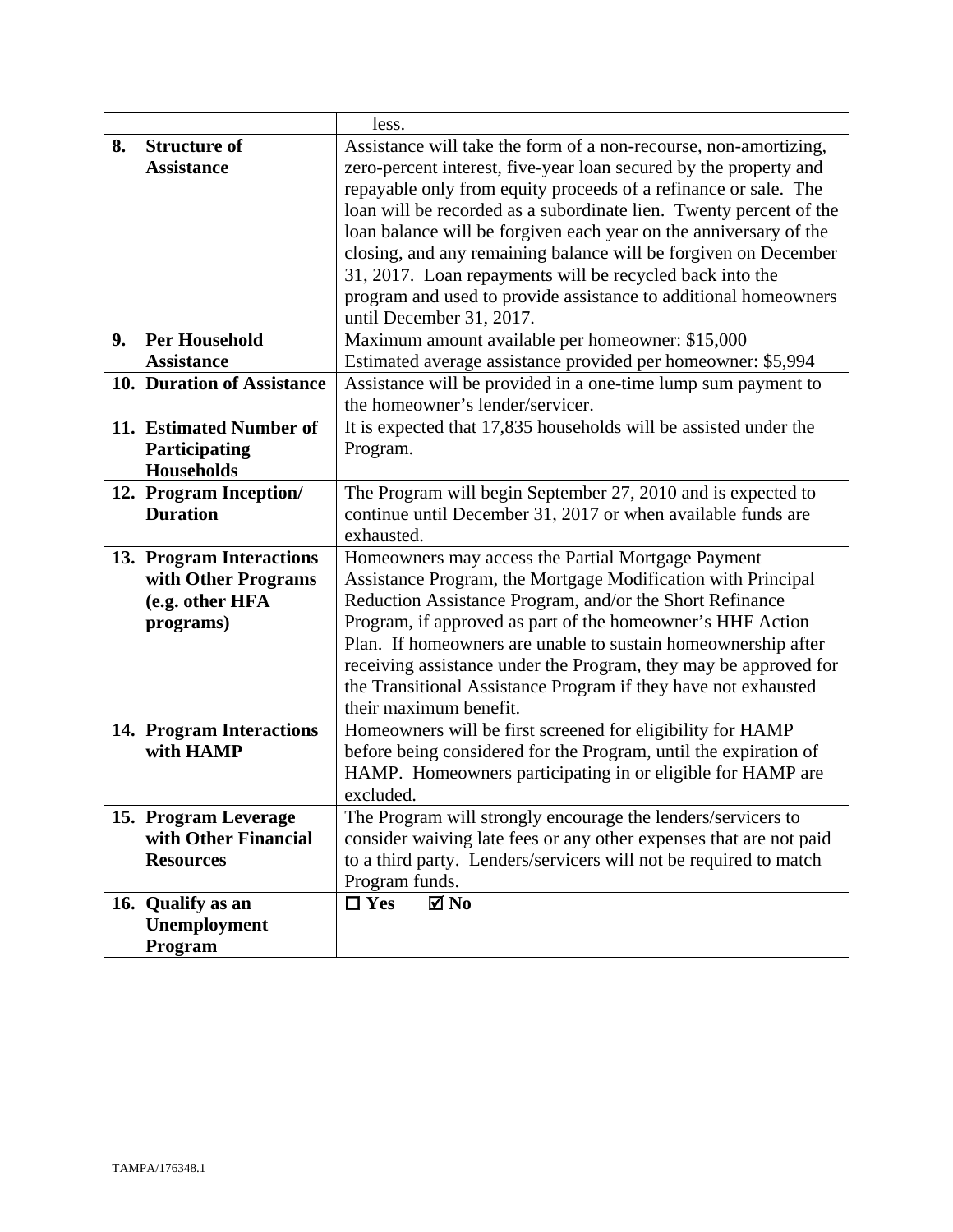## **Ohio Housing Finance Agency (OHFA) Partial Mortgage Payment Assistance Program Summary Guidelines**

| 1. | <b>Program Overview</b> | The Partial Mortgage Payment Assistance Program will support<br>unemployed homeowners by assisting with their mortgage<br>payments for up to 15 months while they search for a new job<br>and/or participate in a job training program.                                                                                                                                                                                                                                                                                                                                                                                                                                                                                                                                                                                                                                                                                                                                                        |
|----|-------------------------|------------------------------------------------------------------------------------------------------------------------------------------------------------------------------------------------------------------------------------------------------------------------------------------------------------------------------------------------------------------------------------------------------------------------------------------------------------------------------------------------------------------------------------------------------------------------------------------------------------------------------------------------------------------------------------------------------------------------------------------------------------------------------------------------------------------------------------------------------------------------------------------------------------------------------------------------------------------------------------------------|
|    |                         | Full mortgage payments will be made to the homeowner's<br>lender/servicer as long as the homeowner remains eligible for<br>assistance. To remain eligible for assistance, the homeowner<br>must pay their Affordable Monthly Payment, as calculated and in<br>their approved HHF Action Plan (hereinafter defined), to the Ohio<br>HHF servicer, a special third-party servicer selected by Ohio<br>Housing Finance Agency (the "Ohio HHF Servicer") to receive<br>homeowners' partial payments under the Ohio HHF program.<br>Affordable Monthly Payment is equal to 20% of current<br>household income or 25% of homeowner's monthly mortgage<br>principal, interest taxes and insurance (PITI) payment, whichever<br>is greater, unless the Affordable Monthly Payment is waived<br>because the homeowner has exhausted unemployment<br>compensation benefits. The Affordable Monthly Payment amount<br>may change if homeowner's income increases 20% or more or<br>decreases 10% or less. |
|    |                         | Homeowners will resume their regular payments at the end of the<br>term approved in their HHF Action Plan or two months after<br>resuming employment, whichever occurs first.                                                                                                                                                                                                                                                                                                                                                                                                                                                                                                                                                                                                                                                                                                                                                                                                                  |
|    |                         | Assistance is subject to approval of the homeowner's HHF action<br>plan which is a plan relating solely to TARP funded modification<br>programs that will be developed by a housing counseling agency<br>and approved by OHFA (the "HHF Action Plan"). Homeowners<br>may receive assistance from one or more HHF Programs. The<br>HHF Action Plan will determine type(s) and amount of HHF<br>assistance for each homeowner, up to the maximum total benefit<br>amount for which the homeowner qualifies.                                                                                                                                                                                                                                                                                                                                                                                                                                                                                      |
| 2. | <b>Program Goals</b>    | The goal of the Program is to assist unemployed homeowners to<br>remain in their homes and make on-time, monthly payments on<br>their mortgages during unemployment so that they may avoid<br>delinquency and foreclosure; and to assist homeowners with<br>obtaining a sustainable loan modification after they have regained<br>employment.                                                                                                                                                                                                                                                                                                                                                                                                                                                                                                                                                                                                                                                  |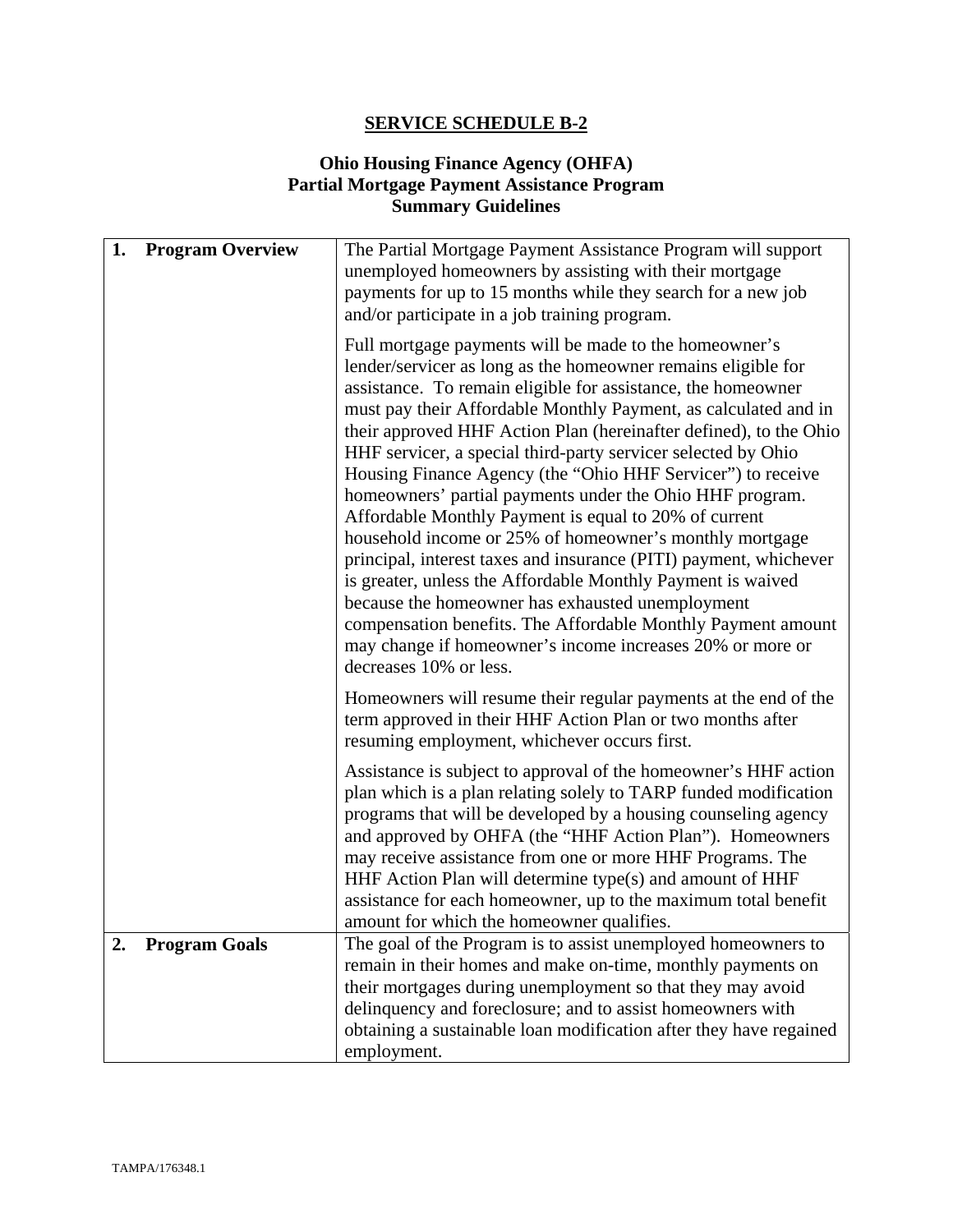| 3. | <b>Target Population/</b>                                                             | The Program will be available to eligible unemployed low- and                                                                                                                                                                                                                                                                                                                                                                                                                                                                                                                                                                                                                                                                                                                                                                                                                                                                                                                                                                                                                                                                                                                                                      |
|----|---------------------------------------------------------------------------------------|--------------------------------------------------------------------------------------------------------------------------------------------------------------------------------------------------------------------------------------------------------------------------------------------------------------------------------------------------------------------------------------------------------------------------------------------------------------------------------------------------------------------------------------------------------------------------------------------------------------------------------------------------------------------------------------------------------------------------------------------------------------------------------------------------------------------------------------------------------------------------------------------------------------------------------------------------------------------------------------------------------------------------------------------------------------------------------------------------------------------------------------------------------------------------------------------------------------------|
|    | <b>Areas</b>                                                                          | moderate-income homeowners throughout Ohio, up to \$15,000.                                                                                                                                                                                                                                                                                                                                                                                                                                                                                                                                                                                                                                                                                                                                                                                                                                                                                                                                                                                                                                                                                                                                                        |
| 4. | <b>Program Allocation</b><br>(Excluding<br><b>Administrative</b><br><b>Expenses</b> ) | \$299,540,000.00                                                                                                                                                                                                                                                                                                                                                                                                                                                                                                                                                                                                                                                                                                                                                                                                                                                                                                                                                                                                                                                                                                                                                                                                   |
| 5. | <b>Borrower Eligibility</b>                                                           | Homeowner must meet the following criteria:                                                                                                                                                                                                                                                                                                                                                                                                                                                                                                                                                                                                                                                                                                                                                                                                                                                                                                                                                                                                                                                                                                                                                                        |
|    | Criteria                                                                              | Income at or below 115% of area median. Current<br>$\bullet$<br>household income is defined at time of submission of the<br>HHF Action Plan as the 30 day average of all wages,<br>compensation and/or public benefits in the homeowner's<br>household over the prior 60 days;<br>First mortgage debt less than the highest FHA maximum<br>$\bullet$<br>loan limit among all Ohio counties.<br>Liquid assets equal to or less than three months mortgage<br>$\bullet$<br>payments, excluding retirement accounts;<br>Hardship due to involuntary loss or reduction in income,<br>which shall be documented by a financial hardship<br>affidavit signed by the homeowner, and supporting<br>documents which may include a form from the state<br>unemployment department, or a letter from the previous<br>employer documenting involuntary unemployment;<br>At least one wage earner in the household must be<br>receiving unemployment compensation or must have<br>exhausted unemployment compensation benefits within<br>the last twelve months;<br>Homeowner must make the partial mortgage payment on<br>$\bullet$<br>time; and<br>Homeowner must actively seek reemployment during the<br>assistance period. |
| 6. | Property/Loan                                                                         | One to four unit owner-occupied primary residences located in                                                                                                                                                                                                                                                                                                                                                                                                                                                                                                                                                                                                                                                                                                                                                                                                                                                                                                                                                                                                                                                                                                                                                      |
|    | <b>Eligibility Criteria</b>                                                           | Ohio, including condominiums. Manufactured homes are eligible<br>only if the mortgage is recorded as real property and the home is<br>permanently affixed to the land.                                                                                                                                                                                                                                                                                                                                                                                                                                                                                                                                                                                                                                                                                                                                                                                                                                                                                                                                                                                                                                             |
| 7. | <b>Program Exclusions</b>                                                             | Homeowners with a total PITI payment of less than 20% of<br>current income are not eligible.<br>Homeowners in active bankruptcy and homeowners who have not<br>reaffirmed their mortgage after a bankruptcy which resulted in<br>mortgage debt being discharged.<br>Homeowners who have a sheriff's sale scheduled in 21 days or<br>less.                                                                                                                                                                                                                                                                                                                                                                                                                                                                                                                                                                                                                                                                                                                                                                                                                                                                          |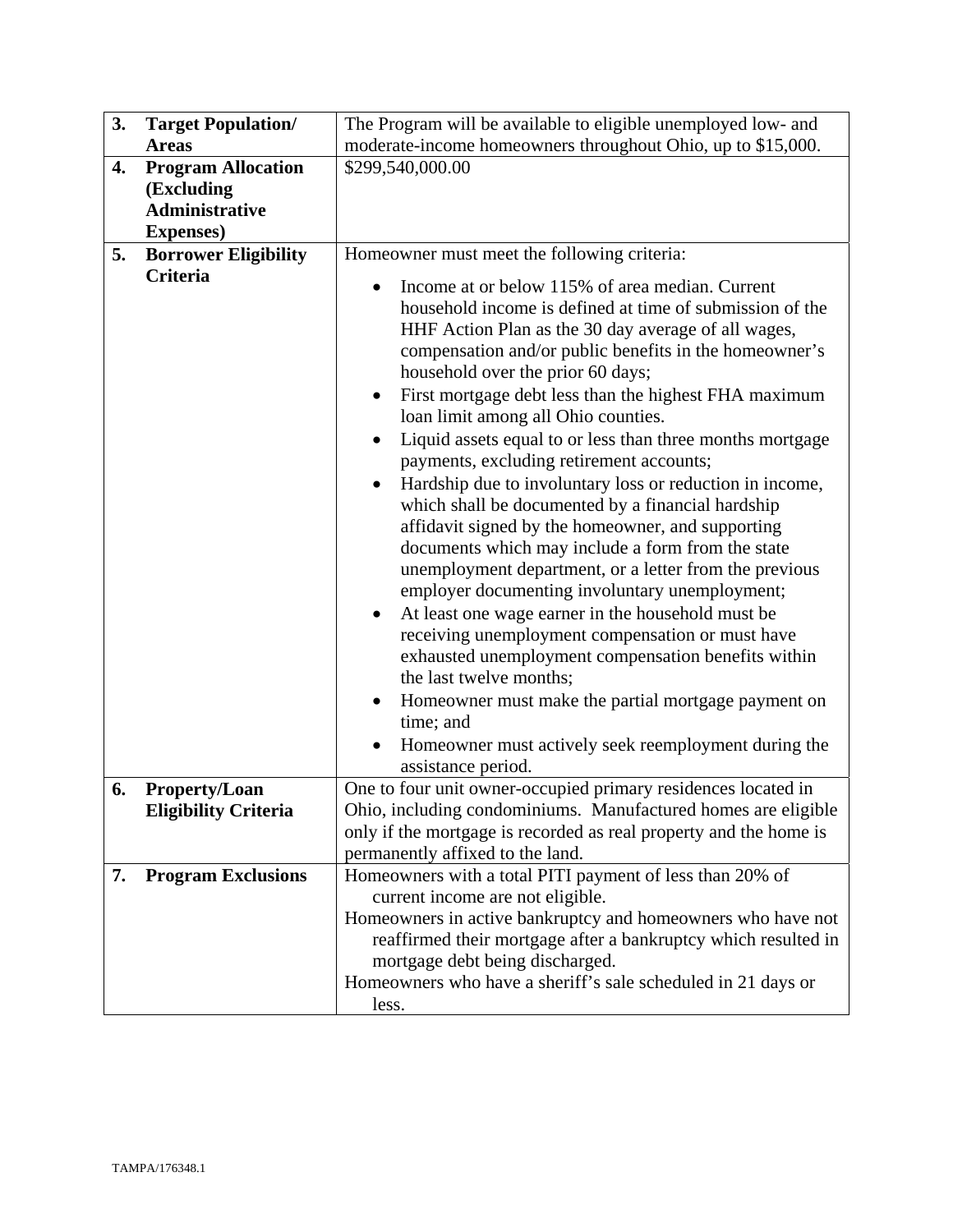| 8. | <b>Structure of</b>        | Assistance will take the form of a non-recourse, non-amortizing,                                                           |
|----|----------------------------|----------------------------------------------------------------------------------------------------------------------------|
|    | <b>Assistance</b>          | zero-percent interest, five-year loan secured by the property and                                                          |
|    |                            | repayable only from equity proceeds of a refinance or sale. The                                                            |
|    |                            | loan will be recorded as an open-ended subordinate lien. Twenty                                                            |
|    |                            | percent of the current loan balance will be forgiven each year on                                                          |
|    |                            | the anniversary of the closing, and any remaining balance will be                                                          |
|    |                            | forgiven on December 31, 2017. Loan repayments will be                                                                     |
|    |                            | recycled back into the program and used to provide assistance to                                                           |
|    |                            | additional homeowners until December 31, 2017.                                                                             |
| 9. | <b>Per Household</b>       | Maximum amount available per homeowner: \$15,000                                                                           |
|    | <b>Assistance</b>          | Estimated average assistance provided per homeowner: \$9,390                                                               |
|    | 10. Duration of Assistance | Homeowners may receive assistance up to a maximum of 15                                                                    |
|    |                            | months. Should a homeowner become reemployed within the 15                                                                 |
|    |                            | month period, the homeowner may continue receiving assistance                                                              |
|    |                            | for up to an additional 2 months after reemployment.                                                                       |
|    |                            |                                                                                                                            |
|    | 11. Estimated Number of    | It is expected that 31,900 households will be assisted under the                                                           |
|    | Participating              | Program.                                                                                                                   |
|    | <b>Households</b>          |                                                                                                                            |
|    | 12. Program Inception/     | The Program will begin September 27, 2010 and is expected to                                                               |
|    | <b>Duration</b>            | continue until December 31, 2017 or when available funds are                                                               |
|    |                            | exhausted.                                                                                                                 |
|    | 13. Program Interactions   | Homeowners who participate in the Program will work with their                                                             |
|    | with Other Programs        | lender/servicer to enter into a modified, affordable loan payment                                                          |
|    | (e.g. other HFA            | when the homeowner is re-employed. Homeowners may access                                                                   |
|    | programs)                  | the Rescue Payment Assistance Program, the Mortgage                                                                        |
|    |                            | Modification with Principal Reduction Assistance Program,                                                                  |
|    |                            | and/or the Short Refinance Program, if approved as part of the                                                             |
|    |                            | homeowner's HHF Action Plan. If homeowners are unable to                                                                   |
|    |                            | sustain homeownership after receiving assistance from the                                                                  |
|    |                            | Program, they may be approved for the Transitional Assistance<br>Program if they have not exhausted their maximum benefit. |
|    | 14. Program Interactions   | The Program may precede the Home Affordable Unemployment                                                                   |
|    | with HAMP                  | Program (UP) forbearance or may be used to extend it.                                                                      |
|    | 15. Program Leverage       | The Program will strongly encourage the lenders/servicers to                                                               |
|    | with Other Financial       | consider waiving late fees or any other expenses that are not paid                                                         |
|    | <b>Resources</b>           | to a third party. Lenders/servicers will not be required to match                                                          |
|    |                            | Program funds.                                                                                                             |
|    | 16. Qualify as an          | $\boldsymbol{\nabla}$ Yes<br>$\Box$ No                                                                                     |
|    | Unemployment               |                                                                                                                            |
|    | Program                    |                                                                                                                            |
|    |                            |                                                                                                                            |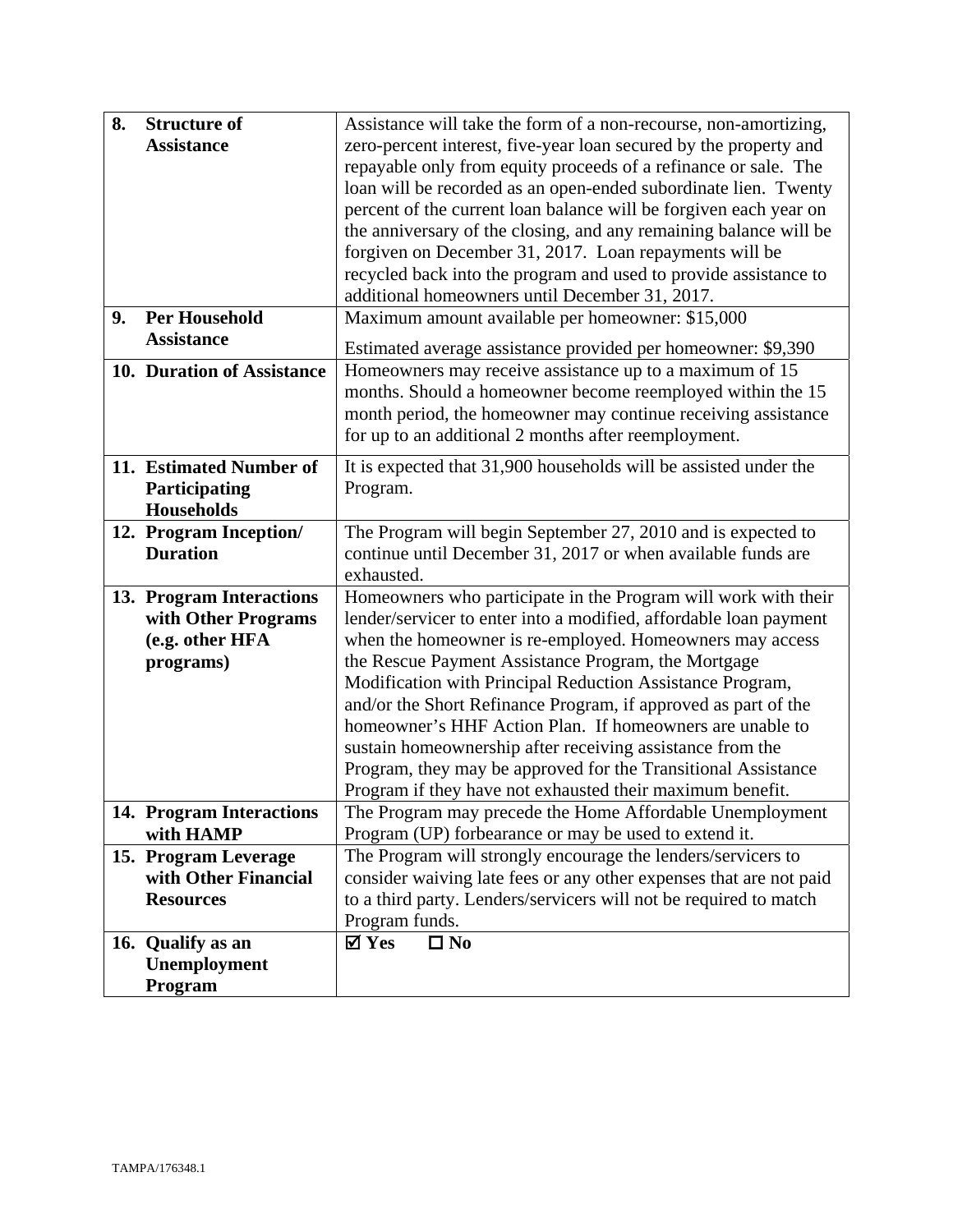## **Ohio Housing Finance Agency (OHFA) Mortgage Modification with Principal Reduction Program Summary Guidelines**

| 1.<br><b>Program Overview</b> | The Mortgage Modification with Principal Reduction Program<br>will provide assistance to homeowners who do not qualify for<br>existing loan modification programs due to severe negative<br>equity. Funds will be used to incentivize lenders/servicers to<br>reduce homeowners' mortgage principal balance to the level<br>necessary to achieve a loan modification with a target of 115% of<br>loan to value or less, and to achieve an Affordable Payment for<br>the homeowner. Affordable Monthly Payment is equal to 31% or<br>less of current household income.                                                                                                                  |
|-------------------------------|----------------------------------------------------------------------------------------------------------------------------------------------------------------------------------------------------------------------------------------------------------------------------------------------------------------------------------------------------------------------------------------------------------------------------------------------------------------------------------------------------------------------------------------------------------------------------------------------------------------------------------------------------------------------------------------|
|                               | Lenders/servicers will provide principal forbearance or<br>forgiveness equal to or greater than the Program payment. If<br>principal forgiveness is permissible by the lender/servicer, it must<br>be offered to the homeowner before any principal forbearance<br>could occur and qualify for the Program. This option should<br>increase the number of loan modifications that are approved and<br>will be available to both HAMP-eligible and non-HAMP eligible<br>borrowers.                                                                                                                                                                                                       |
|                               | This program also offers the option of Lien Elimination<br>Assistance to substitute for a loan modification. Lien Elimination<br>Assistance applies in cases where the lien holder agrees to accept<br>up to \$15,000 in HHF funds in return for extinguishing the<br>existing lien. This is most likely to occur in cases where the<br>property is valued at \$60,000 or less. To receive Lien<br>Elimination Assistance, homeowners must demonstrate the ability<br>to stay current on their property taxes and homeowner's<br>insurance. To be considered sustainable, the homeowner's<br>property taxes and insurance must be equal to 31% or less of<br>current household income. |
|                               | Assistance is subject to approval of the homeowner's HHF action<br>plan which is a plan relating solely to TARP funded modification<br>programs that will be developed by a housing counseling agency<br>and approved by OHFA (the "HHF Action Plan"). Homeowners<br>may receive assistance from one or more HHF Programs. The<br>HHF Action Plan will determine type(s) and amount of HHF<br>assistance for each homeowner, up to the maximum total benefit<br>amount for which the homeowner qualifies.                                                                                                                                                                              |
| <b>Program Goals</b><br>2.    | The goals of the Program are to:<br>Help homeowners obtain mortgage loan modifications to                                                                                                                                                                                                                                                                                                                                                                                                                                                                                                                                                                                              |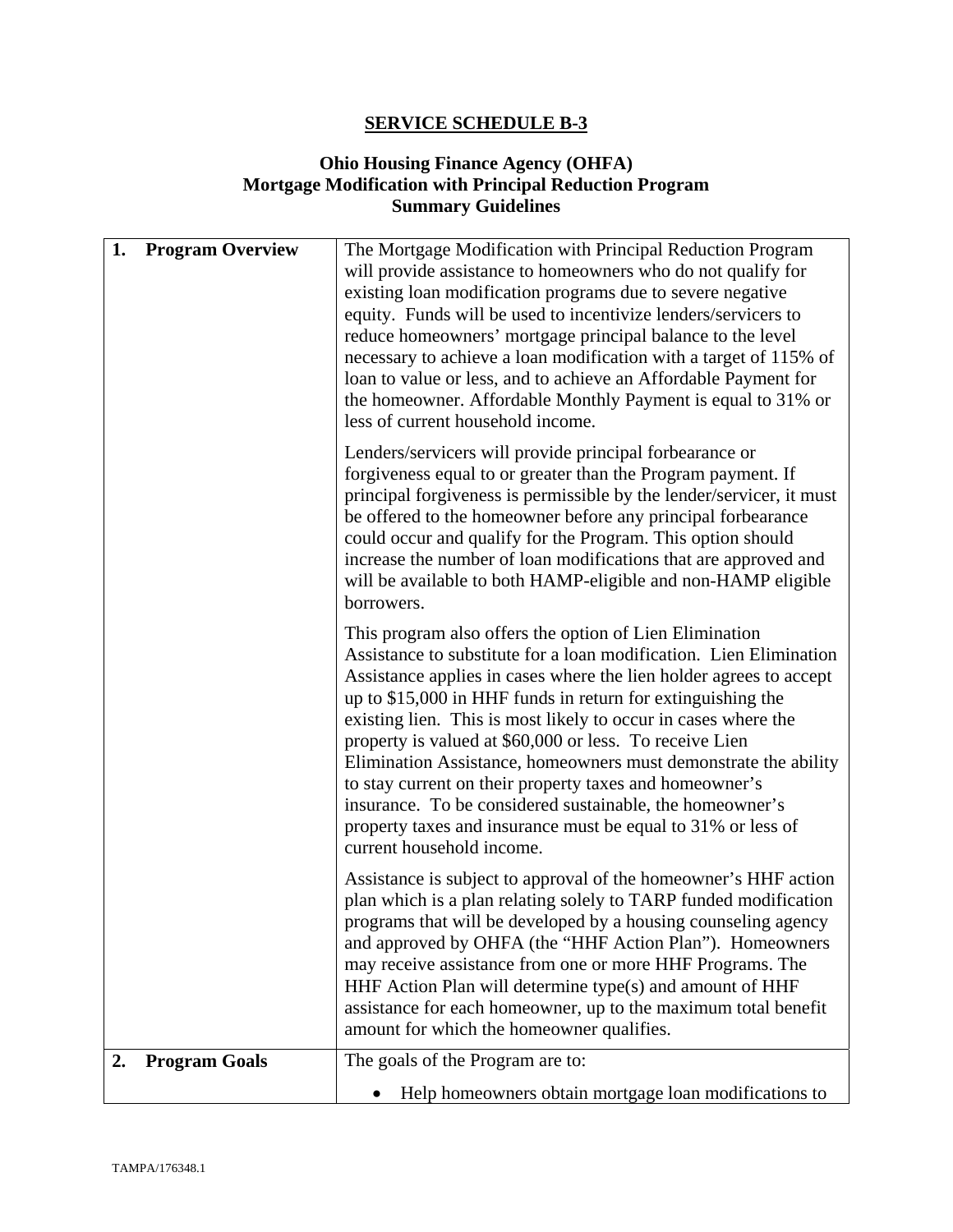| 3. | <b>Target Population/</b><br><b>Areas</b>                                             | achieve an affordable monthly loan payment;<br>Reduce the probability of re-default after the loan<br>modification by incentivizing lenders/servicers to include<br>principal reduction as part of a modification when that<br>reduction is necessary to achieve an affordable monthly<br>payment; and<br>Reduce the risk of re-default due to severe negative<br>equity.<br>The Program will be available to eligible low- and moderate-<br>income homeowners throughout Ohio, up to the maximum benefit<br>amount of \$15,000.                                                                                                                                                                                                                                                                                                                                                                                                           |
|----|---------------------------------------------------------------------------------------|--------------------------------------------------------------------------------------------------------------------------------------------------------------------------------------------------------------------------------------------------------------------------------------------------------------------------------------------------------------------------------------------------------------------------------------------------------------------------------------------------------------------------------------------------------------------------------------------------------------------------------------------------------------------------------------------------------------------------------------------------------------------------------------------------------------------------------------------------------------------------------------------------------------------------------------------|
| 4. | <b>Program Allocation</b><br>(Excluding<br><b>Administrative</b><br><b>Expenses</b> ) | \$22,717,635.00                                                                                                                                                                                                                                                                                                                                                                                                                                                                                                                                                                                                                                                                                                                                                                                                                                                                                                                            |
| 5. | <b>Borrower Eligibility</b><br>Criteria                                               | Homeowner must meet the following criteria:<br>Income at or below 115% of area median. Current<br>household income is defined at time of submission of the<br>HHF Action Plan as the 30 day average of all wages,<br>compensation and/or public benefits in the homeowner's<br>household over the prior 60 days;<br>First mortgage debt less than the highest FHA maximum<br>$\bullet$<br>loan amount among all Ohio counties;<br>Liquid assets equal to or less than three months of<br>mortgage payments;<br>Hardship due to involuntary loss or reduction in income,<br>divorce, disability, or illness resulting in a loss of income<br>or significant medical expenses, which shall be<br>documented in part by a financial hardship affidavit<br>signed by the homeowner; and<br>Homeowner must have been turned down for a loan<br>modification due to the failure of the lender/servicer's Net<br>Present Value (NPV) calculation. |
| 6. | <b>Property/Loan</b><br><b>Eligibility Criteria</b>                                   | One to four unit owner-occupied primary residences located in<br>Ohio, including condominiums. Manufactured homes are eligible<br>only if the mortgage is recorded as real property and the home is<br>permanently affixed to the land.<br>To qualify for modification with principal reduction assistance,                                                                                                                                                                                                                                                                                                                                                                                                                                                                                                                                                                                                                                |
| 7. | <b>Program Exclusions</b>                                                             | must have a loan to value ratio of 115% or more.<br>Homeowners currently participating in HAMP are not eligible.<br>Homeowners in active bankruptcy and homeowners who have not<br>reaffirmed their mortgage after a bankruptcy which resulted in<br>mortgage debt being discharged.<br>Homeowners who have a sheriff's sale scheduled in 21 days or<br>less.                                                                                                                                                                                                                                                                                                                                                                                                                                                                                                                                                                              |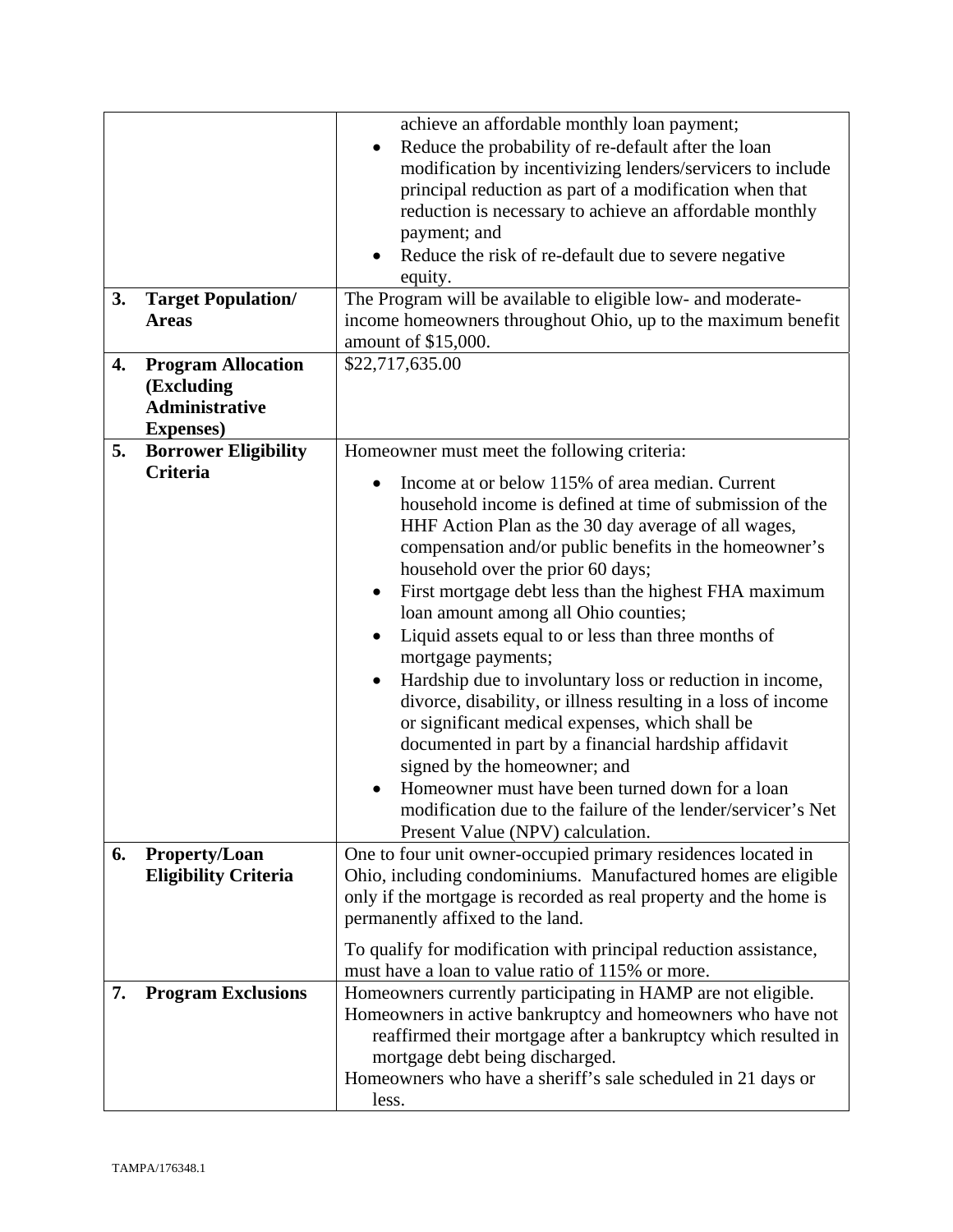| 8. | <b>Structure of</b>        | Assistance will take the form of a non-recourse, non-amortizing,    |
|----|----------------------------|---------------------------------------------------------------------|
|    | <b>Assistance</b>          | zero-percent interest, five-year loan secured by the property and   |
|    |                            | repayable only from equity proceeds of a refinance or sale. The     |
|    |                            | loan will be recorded as a subordinate lien. Twenty percent of the  |
|    |                            | loan balance will be forgiven each year on the anniversary of the   |
|    |                            | closing, and any remaining balance will be forgiven on December     |
|    |                            | 31, 2017. Loan repayments will be recycled back into the            |
|    |                            | program and used to provide assistance to additional homeowners     |
|    |                            | until December 31, 2017.                                            |
| 9. | <b>Per Household</b>       | Maximum amount available per homeowner: \$15,000                    |
|    | <b>Assistance</b>          | Estimated average assistance provided per homeowner: \$9,667        |
|    | 10. Duration of Assistance | Assistance will be provided in a one-time lump sum payment to       |
|    |                            | the homeowner's lender/servicer.                                    |
|    | 11. Estimated Number of    | It is expected that 2,350 homeowners will receive assistance from   |
|    | Participating              | the Program.                                                        |
|    | <b>Households</b>          |                                                                     |
|    | 12. Program Inception/     | The Program will begin September 27, 2010 and is expected to        |
|    | <b>Duration</b>            | continue until December 31, 2017 or when available funds are        |
|    |                            | exhausted.                                                          |
|    | 13. Program Interactions   | Homeowners may access the Rescue Payment Assistance                 |
|    | with Other Programs        | Program and/or the Partial Mortgage Payment Assistance              |
|    | (e.g. other HFA            | Program, if approved as part of the homeowner's HHF Action          |
|    | programs)                  | Plan. If homeowners are unable to sustain homeownership after       |
|    |                            | receiving assistance under the Program, they may be approved for    |
|    |                            | the Transitional Assistance Program if they have not exhausted      |
|    |                            | their maximum benefit.                                              |
|    | 14. Program Interactions   | Homeowners will be first screened for eligibility for HAMP          |
|    | with HAMP                  | before being considered for the Program until the expiration of     |
|    |                            | HAMP. Homeowners currently participating in HAMP are not            |
|    |                            | eligible.                                                           |
|    | 15. Program Leverage       | The following modification options leverage other financial         |
|    | with Other Financial       | resources:                                                          |
|    | <b>Resources</b>           | <b>Principal Reduction Matched Assistance (HAMP Eligible)</b>       |
|    |                            | Contributions will be made to the homeowner's principal             |
|    |                            | reduction with the goal of reducing the LTV to at least 115%. For   |
|    |                            | every dollar of principal forbearance or forgiveness offered by the |
|    |                            | lender/servicer, one dollar of Program funds will be contributed.   |
|    |                            | All late fees and other non-out-of-pocket collections costs must    |
|    |                            | be waived by the lender/servicer and cannot be capitalized.         |
|    |                            | <b>Principal Reduction Matched Assistance (Non HAMP</b>             |
|    |                            | Eligible)                                                           |
|    |                            | Contributions will be made to the homeowner's principal             |
|    |                            | reduction with the goal of reducing the LTV. For every dollar of    |
|    |                            | principal forgiveness granted by the lender/servicer, one dollar of |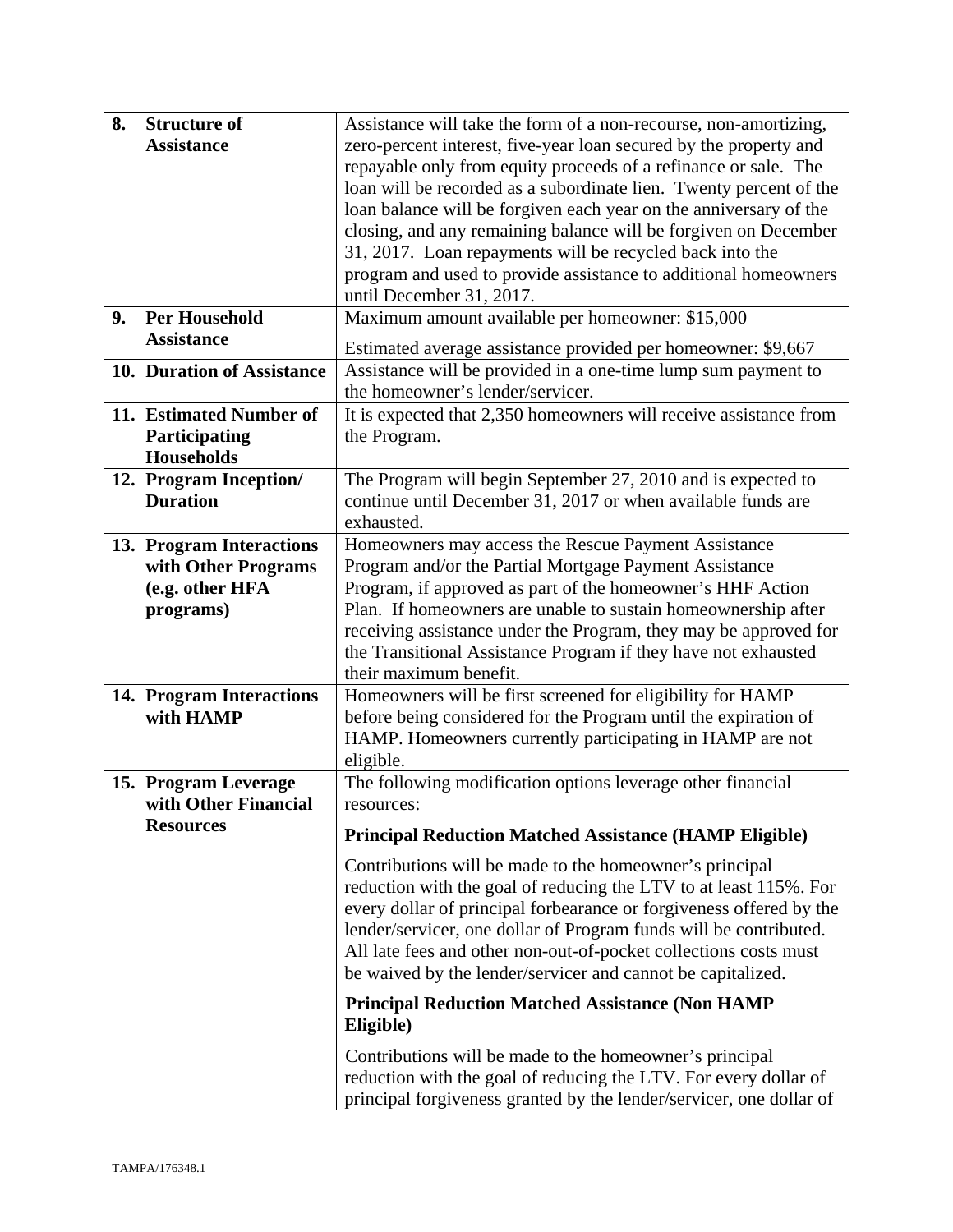|                                              | Program funds will be contributed. All late fees and other non-<br>out-of-pocket collections costs must be waived by the<br>lender/servicer and cannot be capitalized. |
|----------------------------------------------|------------------------------------------------------------------------------------------------------------------------------------------------------------------------|
| 16. Qualify as an<br>Unemployment<br>Program | ⊠ No<br>$\Box$ Yes                                                                                                                                                     |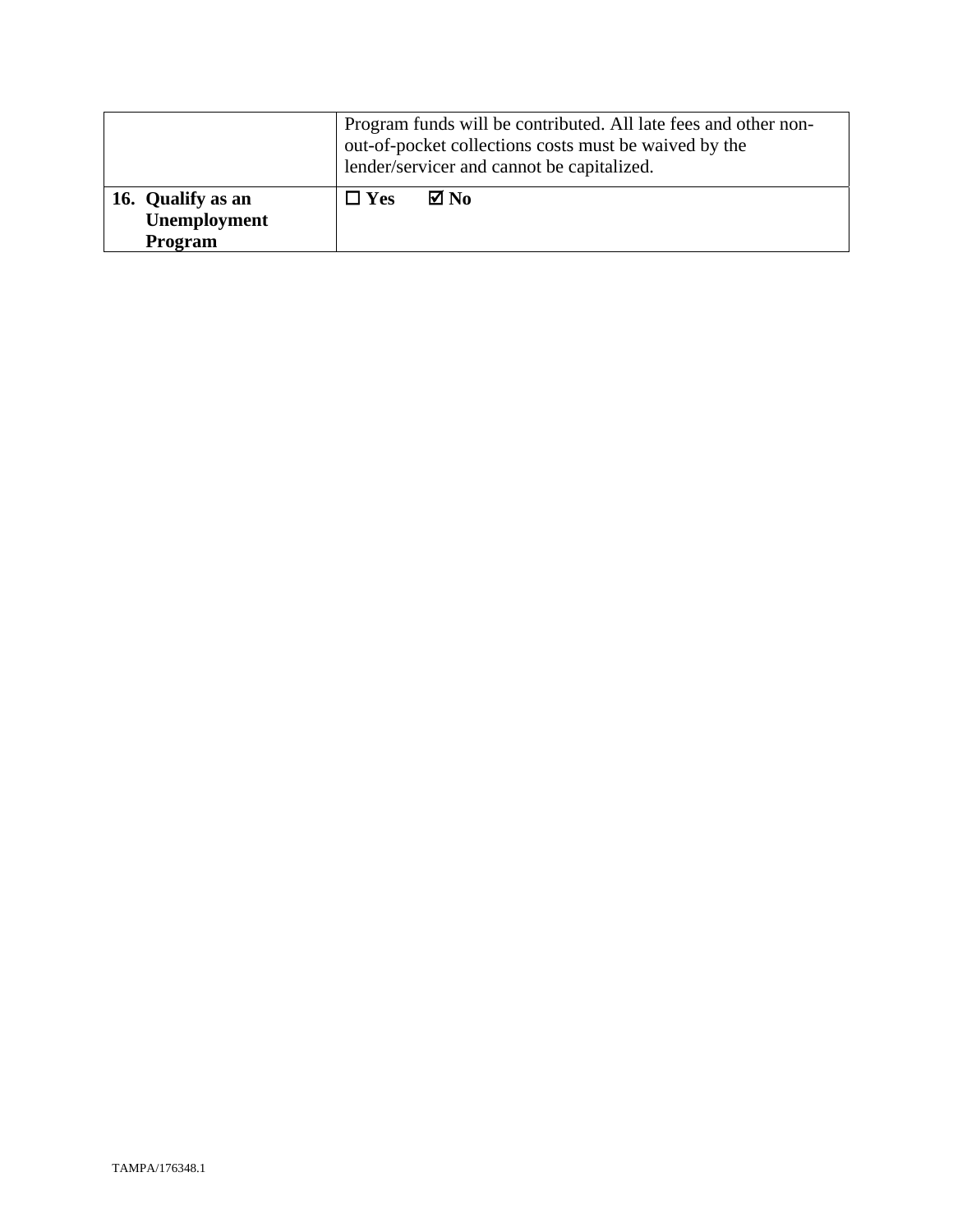## **Ohio Housing Finance Agency (OHFA) Transition Assistance Program Summary Guidelines**

| 1. | <b>Program Overview</b>                        | The Transition Assistance Program will assist homeowners whose<br>current mortgage payment exceeds the Affordable Monthly<br>Payment, and/or who must relocate to gain meaningful<br>employment. Affordable Monthly Payment is equal to 31% or<br>less of current household income.                                                                                                                                                                                                                       |
|----|------------------------------------------------|-----------------------------------------------------------------------------------------------------------------------------------------------------------------------------------------------------------------------------------------------------------------------------------------------------------------------------------------------------------------------------------------------------------------------------------------------------------------------------------------------------------|
|    |                                                | The Program requires the lender/servicer to consider a Short Sale<br>or Deed-In-Lieu option and waive any rights to deficiency<br>judgments.                                                                                                                                                                                                                                                                                                                                                              |
|    |                                                | The Program allows an incentive to the lender/servicer and a<br>stipend to borrowers to relocate while leaving the property in<br>saleable condition.                                                                                                                                                                                                                                                                                                                                                     |
|    |                                                | Assistance is subject to approval of the homeowner's HHF action<br>plan which is a plan relating solely to TARP funded modification<br>programs that will be developed by a housing counseling agency<br>and approved by OHFA (the "HHF Action Plan"). Homeowners<br>may receive assistance from one or more HHF Programs. The<br>HHF Action Plan will determine type(s) and amount of HHF<br>assistance for each homeowner, up to the maximum total benefit<br>amount for which the homeowner qualifies. |
| 2. | <b>Program Goals</b>                           | To allow homeowners to achieve a "graceful exit" from their<br>current situation and avoid foreclosure.                                                                                                                                                                                                                                                                                                                                                                                                   |
| 3. | <b>Target Population/</b>                      | The Program will be available to eligible low- and moderate-                                                                                                                                                                                                                                                                                                                                                                                                                                              |
|    | <b>Areas</b>                                   | income homeowners throughout Ohio, up to the maximum benefit<br>amount of \$15,000.                                                                                                                                                                                                                                                                                                                                                                                                                       |
| 4. | <b>Program Allocation</b>                      | \$18,013,462.00                                                                                                                                                                                                                                                                                                                                                                                                                                                                                           |
|    | (Excluding<br><b>Administrative</b>            |                                                                                                                                                                                                                                                                                                                                                                                                                                                                                                           |
|    | <b>Expenses</b> )                              |                                                                                                                                                                                                                                                                                                                                                                                                                                                                                                           |
| 5. | <b>Borrower Eligibility</b><br><b>Criteria</b> | Homeowner must meet the following criteria:                                                                                                                                                                                                                                                                                                                                                                                                                                                               |
|    |                                                | Income at or below 115% of area median. Current                                                                                                                                                                                                                                                                                                                                                                                                                                                           |
|    |                                                | household income is defined at time of submission of the<br>HHF Action Plan as the 30 day average of all wages,                                                                                                                                                                                                                                                                                                                                                                                           |
|    |                                                | compensation and/or public benefits in the homeowner's                                                                                                                                                                                                                                                                                                                                                                                                                                                    |
|    |                                                | household over the prior 60 days;                                                                                                                                                                                                                                                                                                                                                                                                                                                                         |
|    |                                                | First mortgage debt less than the highest FHA maximum<br>loan amount among all Ohio counties;                                                                                                                                                                                                                                                                                                                                                                                                             |
|    |                                                | Liquid assets equal to or less than three months of                                                                                                                                                                                                                                                                                                                                                                                                                                                       |
|    |                                                | mortgage payments;                                                                                                                                                                                                                                                                                                                                                                                                                                                                                        |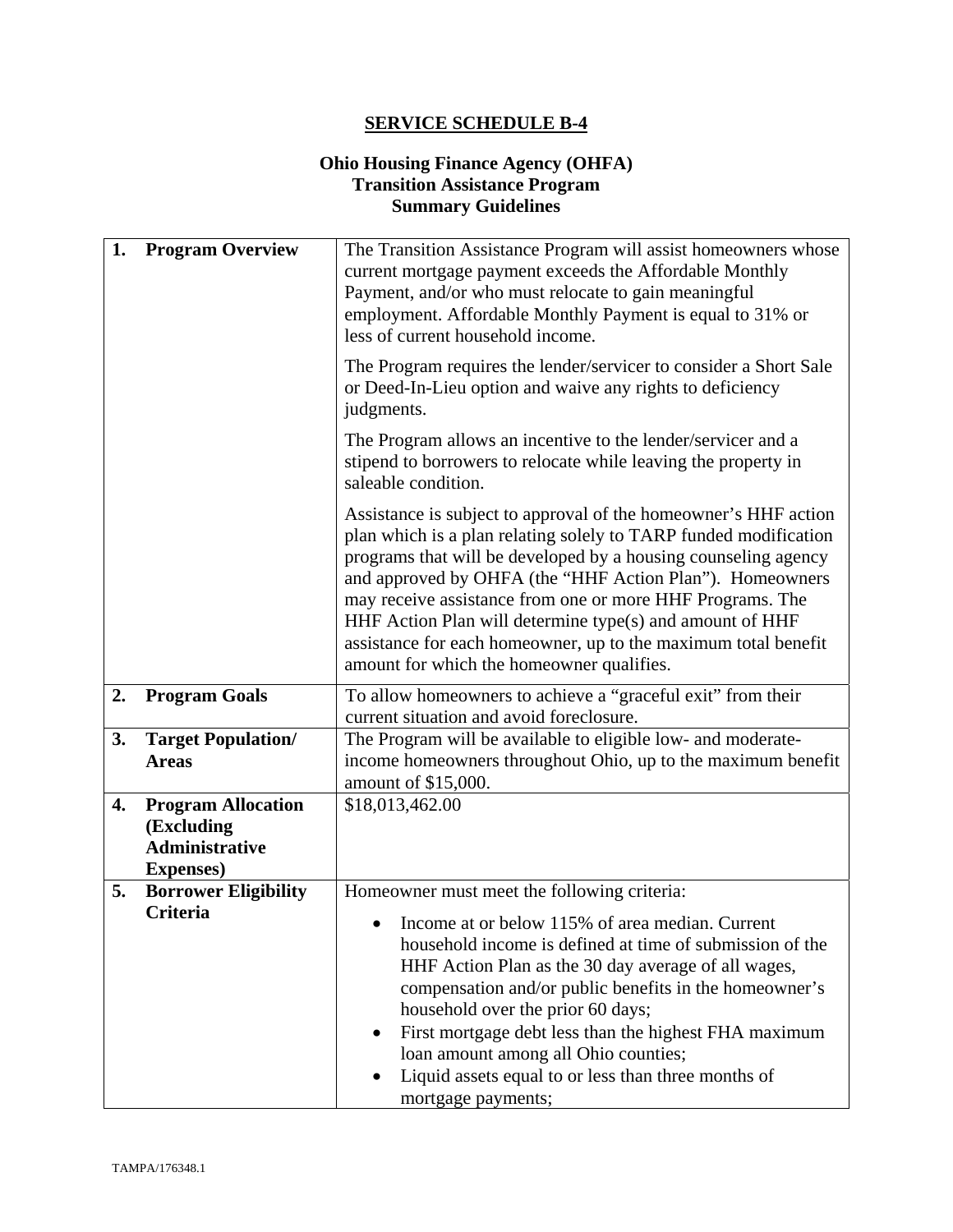|    |                             | Hardship due to involuntary loss or reduction in income,<br>divorce, disability, or illness resulting in a loss of income<br>or significant medical expenses, which shall be<br>documented in part by a financial hardship affidavit<br>signed by the homeowner; and<br>Homeowners who must relocate for employment should<br>$\bullet$<br>meet the requirements of IRS Publication 521 which states<br>"the new main job is at least 50 miles farther from former<br>residence than old main job." The new residence must be<br>located in the United States of America, except for active<br>duty military personnel. |
|----|-----------------------------|-------------------------------------------------------------------------------------------------------------------------------------------------------------------------------------------------------------------------------------------------------------------------------------------------------------------------------------------------------------------------------------------------------------------------------------------------------------------------------------------------------------------------------------------------------------------------------------------------------------------------|
| 6. | <b>Property/Loan</b>        | One to four unit owner-occupied primary residences located in                                                                                                                                                                                                                                                                                                                                                                                                                                                                                                                                                           |
|    | <b>Eligibility Criteria</b> | Ohio, including condominiums. Both HAMP and non-HAMP                                                                                                                                                                                                                                                                                                                                                                                                                                                                                                                                                                    |
|    |                             | eligible loans will be considered for the Program. Manufactured                                                                                                                                                                                                                                                                                                                                                                                                                                                                                                                                                         |
|    |                             | homes are eligible only if the mortgage is recorded as real                                                                                                                                                                                                                                                                                                                                                                                                                                                                                                                                                             |
|    |                             | property and the home is permanently affixed to the land.                                                                                                                                                                                                                                                                                                                                                                                                                                                                                                                                                               |
| 7. | <b>Program Exclusions</b>   | If net sales proceeds of the sale of the home are sufficient to pay<br>off the mortgage balance, the borrower is not eligible for                                                                                                                                                                                                                                                                                                                                                                                                                                                                                       |
|    |                             | assistance.                                                                                                                                                                                                                                                                                                                                                                                                                                                                                                                                                                                                             |
|    |                             | Homeowners in active bankruptcy and homeowners who have not                                                                                                                                                                                                                                                                                                                                                                                                                                                                                                                                                             |
|    |                             | reaffirmed their mortgage after a bankruptcy which resulted in                                                                                                                                                                                                                                                                                                                                                                                                                                                                                                                                                          |
|    |                             | mortgage debt being discharged.                                                                                                                                                                                                                                                                                                                                                                                                                                                                                                                                                                                         |
|    |                             | Homeowners who have a sheriff's sale scheduled in 21 days or                                                                                                                                                                                                                                                                                                                                                                                                                                                                                                                                                            |
|    |                             | less.                                                                                                                                                                                                                                                                                                                                                                                                                                                                                                                                                                                                                   |
| 8. | <b>Structure of</b>         | Assistance will not be structured as a loan.                                                                                                                                                                                                                                                                                                                                                                                                                                                                                                                                                                            |
|    | <b>Assistance</b>           |                                                                                                                                                                                                                                                                                                                                                                                                                                                                                                                                                                                                                         |
| 9. | <b>Per Household</b>        | Maximum amount available per homeowner: \$15,000                                                                                                                                                                                                                                                                                                                                                                                                                                                                                                                                                                        |
|    | <b>Assistance</b>           | Estimated average assistance provided per homeowner: \$3,676                                                                                                                                                                                                                                                                                                                                                                                                                                                                                                                                                            |
|    | 10. Duration of Assistance  | Assistance is in the form of a one-time payment, and could                                                                                                                                                                                                                                                                                                                                                                                                                                                                                                                                                              |
|    |                             | consist of:                                                                                                                                                                                                                                                                                                                                                                                                                                                                                                                                                                                                             |
|    |                             | A \$3,000 payment to the lender/servicer, \$1,500 of which<br>will be passed through to the borrower or provided to the<br>borrower by Ohio Homeowner Assistance LLC (OHA)<br>and \$1,500 of which will be an inducement to the servicer.<br>Payments will also be made to secondary lien holders, if<br>$\bullet$<br>any, in the amount of 10% of the second lien balance, up<br>to \$2,500, if a recordable "Satisfaction of Lien" is issued<br>and they agree not to pursue a deficiency judgment for any<br>remaining balance.<br>Homeowners will receive relocation assistance up to<br>٠                          |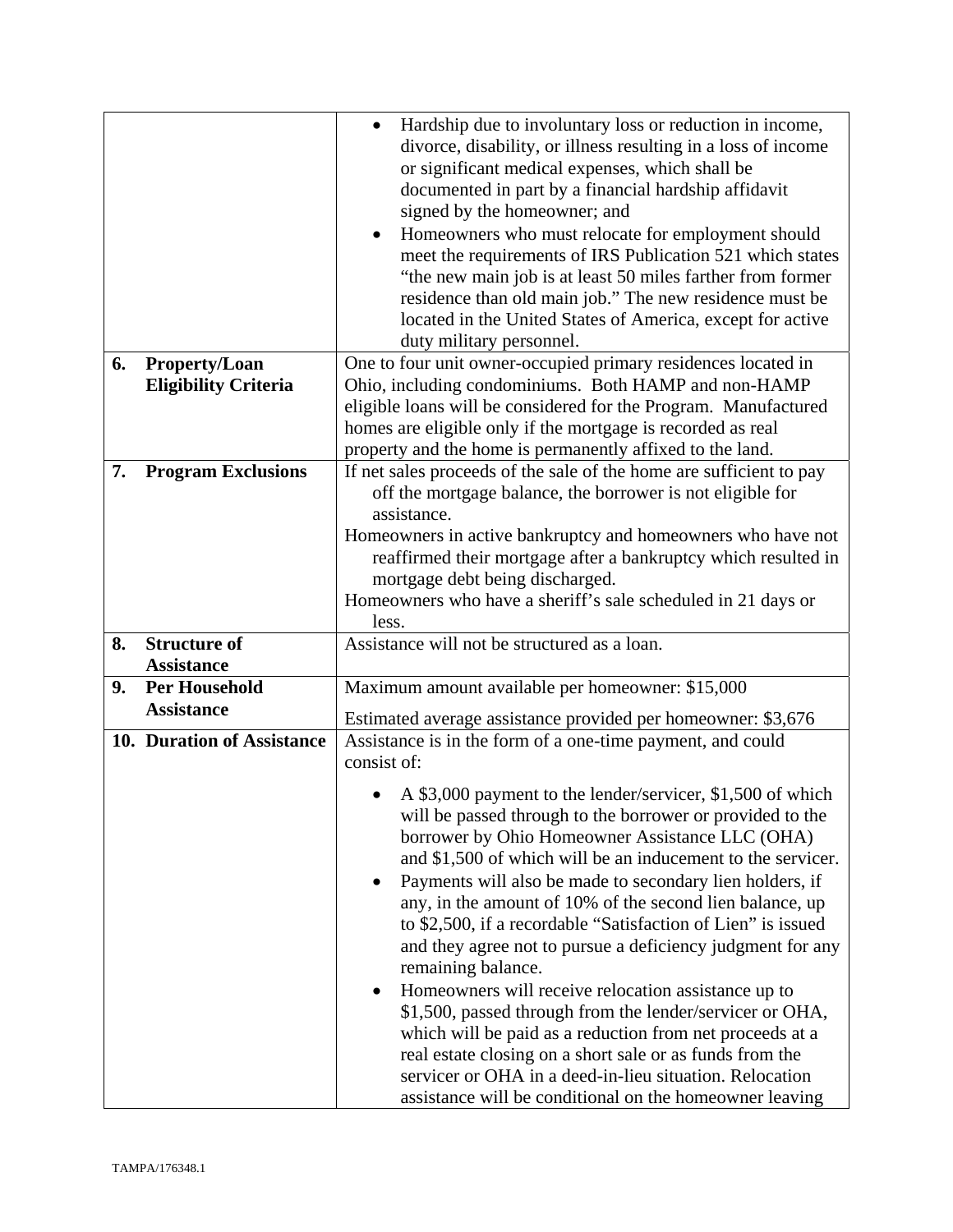|                                                               | the home in "broom swept" condition. The lender/servicer<br>is responsible for inspection.                                                 |
|---------------------------------------------------------------|--------------------------------------------------------------------------------------------------------------------------------------------|
|                                                               | No payments may be made to the lender/servicer until a short<br>sale, or deed-in-lieu agreement is executed.                               |
| 11. Estimated Number of<br>Participating<br><b>Households</b> | It is expected that 4,900 households will be assisted under the<br>Program.                                                                |
| 12. Program Inception/<br><b>Duration</b>                     | The Program will begin September 27, 2010 and is expected to<br>continue until December 31, 2017 or when available funds are<br>exhausted. |
| 13. Program Interactions<br>with Other Programs               | Homeowners may have previously received assistance from the<br>Rescue Payment Assistance Program and/or the Mortgage                       |
| (e.g. other HFA                                               | Modification with Principal Reduction Program prior to using the<br>Program. Homeowners may have previously received or may                |
| programs)                                                     | currently receive assistance from the Partial Mortgage Payment                                                                             |
|                                                               | Assistance Program. Homeowners may be approved for                                                                                         |
|                                                               | assistance under the Program only if they have not exhausted their<br>maximum benefit.                                                     |
| 14. Program Interactions                                      | HAFA may not be combined with any element of the Program.                                                                                  |
| with HAMP                                                     | The homeowner must first apply for HAFA and either be denied                                                                               |
|                                                               | or have no response from the lender/servicer within 30 days to be<br>eligible for the Program.                                             |
| 15. Program Leverage                                          | Lenders/servicers must agree to release homeowners from future                                                                             |
| with Other Financial                                          | obligations or judgments as part of the process of approving a                                                                             |
| <b>Resources</b>                                              | short sale, cash for keys, or deed-in-lieu agreement. First and                                                                            |
|                                                               | second mortgage holders must accept less than full payoff.                                                                                 |
| 16. Qualify as an                                             | $\boxtimes$ No<br>$\Box$ Yes                                                                                                               |
| Unemployment<br>Program                                       |                                                                                                                                            |
|                                                               |                                                                                                                                            |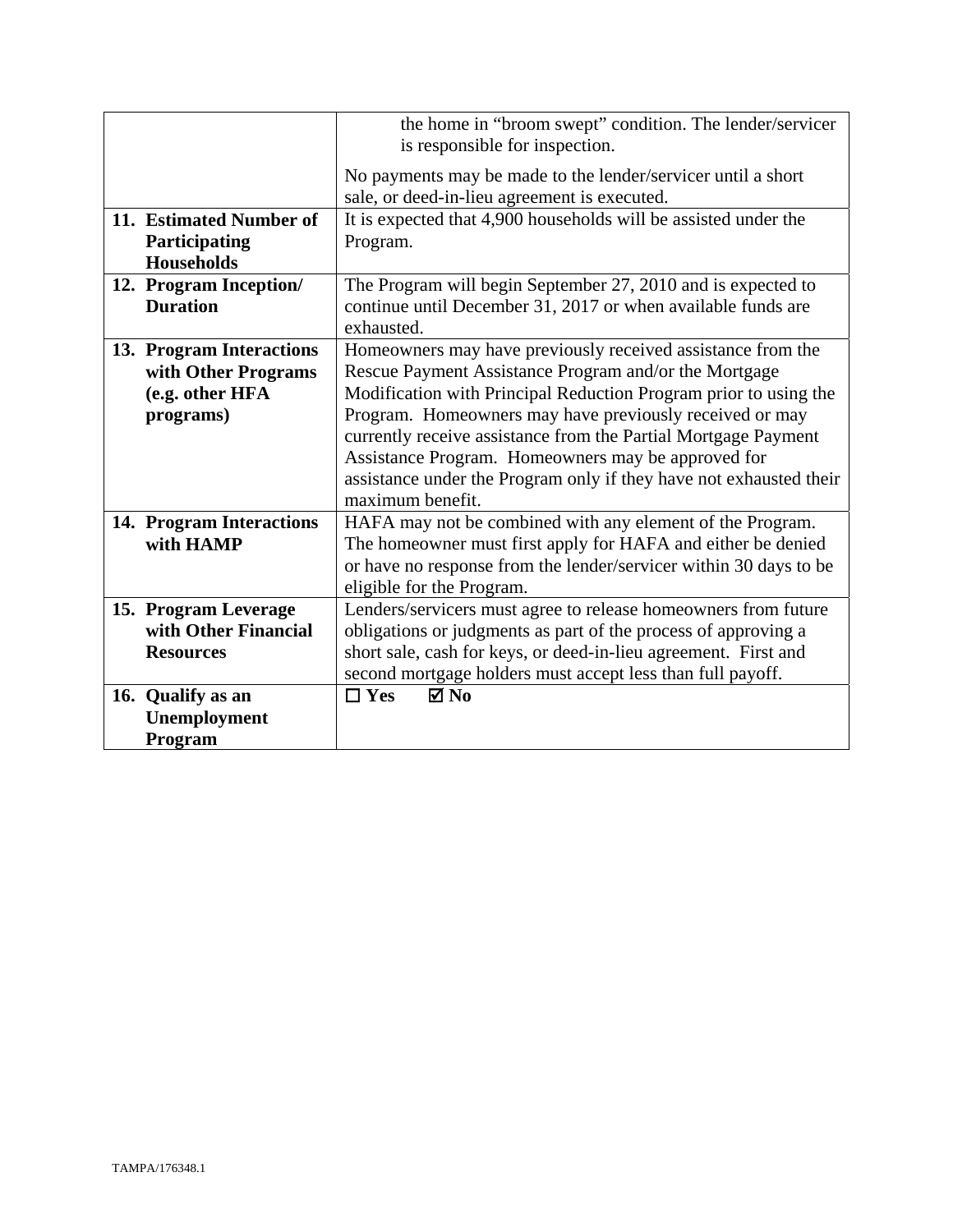## **Ohio Housing Finance Agency (OHFA) Short Refinance Program Summary Guidelines**

| 1. | <b>Program Overview</b>                   | The Short Refinance Program will provide funds to<br>lenders/servicers on behalf of homeowners who wish to refinance<br>to a new mortgage loan in order to lower their monthly payment.<br>Funds will be used to reduce the principal balance of<br>homeowner's mortgage, which will incentivize lenders/servicers<br>to match the Program payment in the form of principal<br>forgiveness to, in the aggregate, reduce homeowner's mortgage<br>principal balance to the level necessary to qualify for a refinance,<br>with a target of 95 percent to 100 percent combined loan-to-value<br>ratio. The resulting refinance should result in an affordable<br>monthly payment, including all subordinate mortgage loans, |
|----|-------------------------------------------|--------------------------------------------------------------------------------------------------------------------------------------------------------------------------------------------------------------------------------------------------------------------------------------------------------------------------------------------------------------------------------------------------------------------------------------------------------------------------------------------------------------------------------------------------------------------------------------------------------------------------------------------------------------------------------------------------------------------------|
|    |                                           | lower than 31 percent of their gross income. The mortgage<br>refinance will be originated by the homeowner's lender, and<br>homeowners must qualify under their lender's underwriting<br>guidelines.                                                                                                                                                                                                                                                                                                                                                                                                                                                                                                                     |
|    |                                           | Lenders/servicers will provide principal forgiveness equal to or<br>greater than the Program payment. This option is available to<br>homeowners who are current on their mortgage, employed, and<br>have good credit history.                                                                                                                                                                                                                                                                                                                                                                                                                                                                                            |
|    |                                           | Assistance is subject to approval of the homeowner's HHF action<br>plan which is a plan relating solely to TARP funded modification<br>programs that will be developed by a housing counseling agency<br>and approved by OHFA (the "HHF Action Plan"). Homeowners<br>may receive assistance from one or more HHF Programs. The<br>HHF Action Plan will determine type(s) and amount of HHF<br>assistance for each homeowner, up to the maximum total benefit<br>amount for which the homeowner qualifies.                                                                                                                                                                                                                |
| 2. | <b>Program Goals</b>                      | The goals of the Program are to:                                                                                                                                                                                                                                                                                                                                                                                                                                                                                                                                                                                                                                                                                         |
|    |                                           | Help homeowners obtain mortgage loan refinances to<br>lower their monthly loan payment;                                                                                                                                                                                                                                                                                                                                                                                                                                                                                                                                                                                                                                  |
|    |                                           | Provide assistance to homeowners who may not be<br>eligible for a traditional modification but cannot refinance<br>due to a decline in their home's value; and                                                                                                                                                                                                                                                                                                                                                                                                                                                                                                                                                           |
| 3. |                                           | Reduce the number of homeowners with negative equity.<br>The Program will be available to eligible low- and moderate-                                                                                                                                                                                                                                                                                                                                                                                                                                                                                                                                                                                                    |
|    | <b>Target Population/</b><br><b>Areas</b> | income homeowners throughout Ohio, up to the maximum benefit                                                                                                                                                                                                                                                                                                                                                                                                                                                                                                                                                                                                                                                             |
|    |                                           | amount of \$15,000.                                                                                                                                                                                                                                                                                                                                                                                                                                                                                                                                                                                                                                                                                                      |
| 4. | <b>Program Allocation</b>                 | \$50,000,000.00                                                                                                                                                                                                                                                                                                                                                                                                                                                                                                                                                                                                                                                                                                          |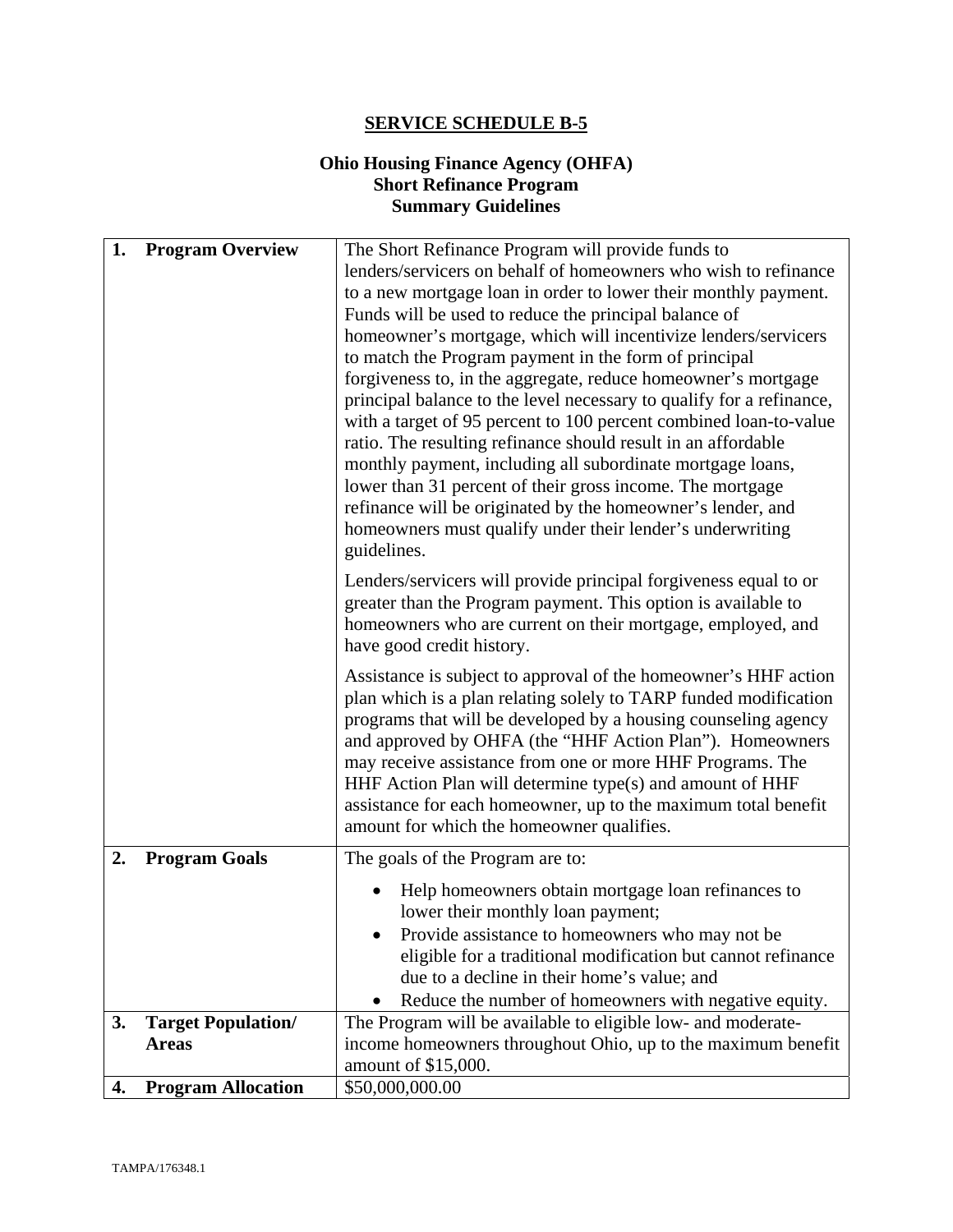|    | (Excluding<br><b>Administrative</b>                           |                                                                                                                                                                                                                                                                                                                                                                                                                                                                                                                                                                                                                                                                                                                                                                                                                                             |
|----|---------------------------------------------------------------|---------------------------------------------------------------------------------------------------------------------------------------------------------------------------------------------------------------------------------------------------------------------------------------------------------------------------------------------------------------------------------------------------------------------------------------------------------------------------------------------------------------------------------------------------------------------------------------------------------------------------------------------------------------------------------------------------------------------------------------------------------------------------------------------------------------------------------------------|
|    | <b>Expenses</b> )                                             |                                                                                                                                                                                                                                                                                                                                                                                                                                                                                                                                                                                                                                                                                                                                                                                                                                             |
| 5. | <b>Borrower Eligibility</b>                                   | Homeowner must meet the following criteria:                                                                                                                                                                                                                                                                                                                                                                                                                                                                                                                                                                                                                                                                                                                                                                                                 |
|    | <b>Criteria</b>                                               | Income at or below 115% of area median. Current<br>household income is defined at time of submission of the<br>HHF Action Plan as the 30 day average of all wages,<br>compensation and/or public benefits in the homeowner's<br>household over the prior 60 days;<br>First mortgage debt less than the highest FHA maximum<br>$\bullet$<br>loan amount among all Ohio counties;<br>Liquid assets equal to or less than three months of<br>mortgage payments;<br>Hardship due to involuntary loss or reduction in income,<br>divorce, disability, or illness resulting in a loss of income<br>or significant medical expenses, which shall be<br>documented in part by a financial hardship affidavit<br>signed by the homeowner; and<br>Homeowners must qualify for refinance under their<br>$\bullet$<br>lender's underwriting guidelines. |
| 6. | <b>Property/Loan</b><br><b>Eligibility Criteria</b>           | One to four unit owner-occupied primary residences located in<br>Ohio, including condominiums. Manufactured homes are eligible<br>only if the mortgage is recorded as real property and the home is<br>permanently affixed to the land.<br>To qualify for short refinance assistance, must have a loan to                                                                                                                                                                                                                                                                                                                                                                                                                                                                                                                                   |
|    |                                                               | value ratio of 100% or more.                                                                                                                                                                                                                                                                                                                                                                                                                                                                                                                                                                                                                                                                                                                                                                                                                |
| 7. | <b>Program Exclusions</b>                                     | Homeowners in active bankruptcy and homeowners who have not<br>reaffirmed their mortgage after a bankruptcy which resulted in<br>mortgage debt being discharged.<br>Homeowners who have a sheriff's sale scheduled in 21 days or<br>less.<br>Homeowners who do not qualify under their lender's<br>underwriting guidelines.                                                                                                                                                                                                                                                                                                                                                                                                                                                                                                                 |
| 8. | <b>Structure of</b><br><b>Assistance</b>                      | Assistance will not be structured as a loan.                                                                                                                                                                                                                                                                                                                                                                                                                                                                                                                                                                                                                                                                                                                                                                                                |
| 9. | <b>Per Household</b><br><b>Assistance</b>                     | Maximum amount available per homeowner: \$15,000<br>Estimated average assistance provided per homeowner: \$7,692                                                                                                                                                                                                                                                                                                                                                                                                                                                                                                                                                                                                                                                                                                                            |
|    | 10. Duration of Assistance                                    | Assistance will be provided in a one-time lump sum payment to<br>the homeowner's lender/servicer.                                                                                                                                                                                                                                                                                                                                                                                                                                                                                                                                                                                                                                                                                                                                           |
|    | 11. Estimated Number of<br>Participating<br><b>Households</b> | It is expected that 6,500 homeowners will receive assistance from<br>the Program.                                                                                                                                                                                                                                                                                                                                                                                                                                                                                                                                                                                                                                                                                                                                                           |
|    | 12. Program Inception/<br><b>Duration</b>                     | The Program will begin January 1, 2011 and is expected to<br>continue until December 31, 2017 or when available funds are                                                                                                                                                                                                                                                                                                                                                                                                                                                                                                                                                                                                                                                                                                                   |